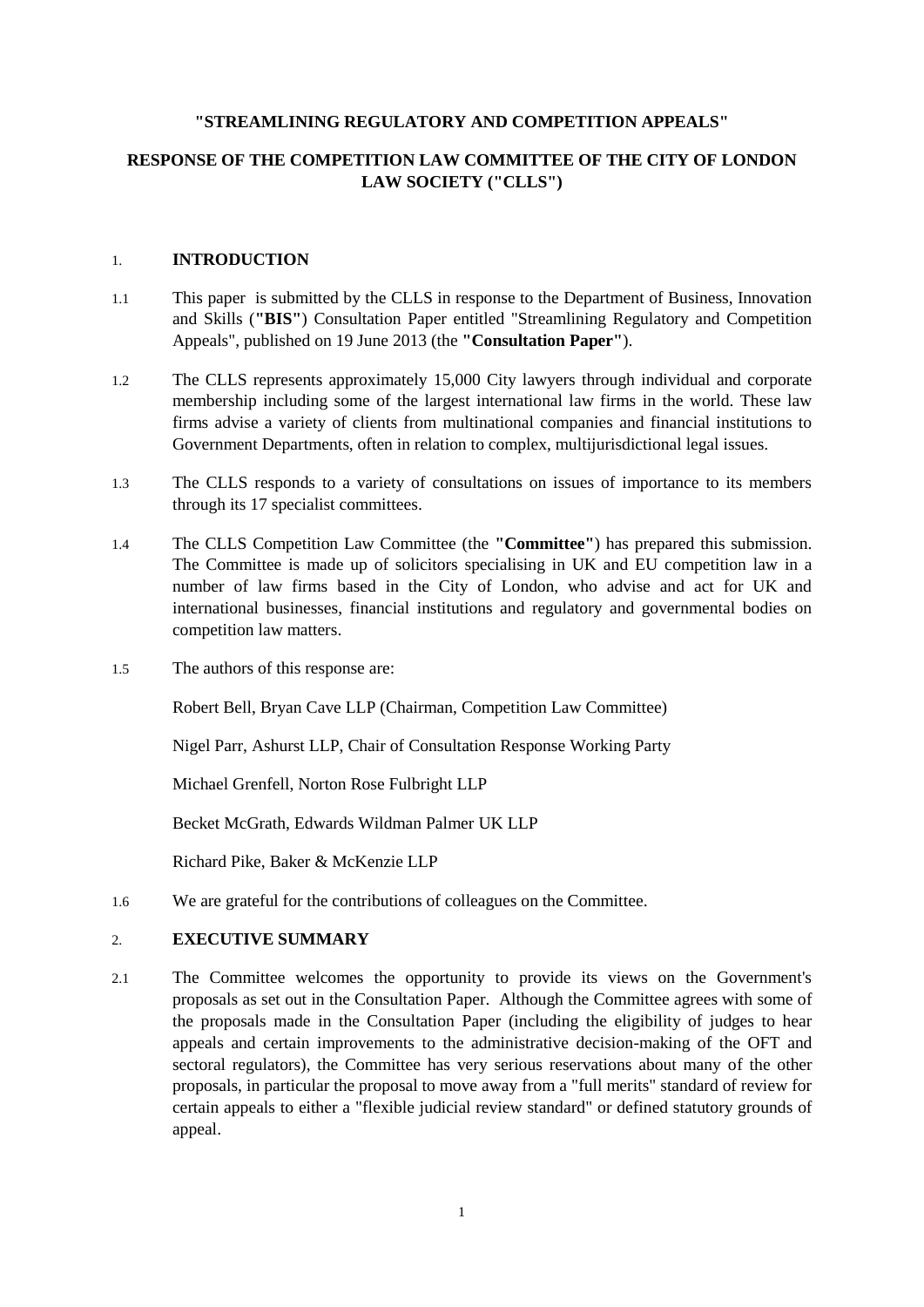- 2.2 In this connection, we do not believe that the case for change has been made out. Moreover, we believe that the current "full merits" standard of review is entirely consistent with the Government's objectives as set in page 5 of the Consultation Paper. In contrast, we believe that the proposals set out in the Consultation Paper will not be good for business or the wider economy, as they will undermine business confidence in the system (which is critical to economic growth), and will result in:
	- (a) the appeals framework becoming lengthier, costlier and less predictable;
	- (b) the quality of the regulators' decisions potentially deteriorating (as a result of less effective judicial oversight);
	- (c) interested parties facing a greater risk of being subject to erroneous decisions which cannot be remedied on appeal. In this regard, the repercussions of such decisions can be very severe, including, in the context of antitrust decisions, very significant financial penalties, director disqualification orders, exposure to substantial damages actions, long term damage to brands and reputation, potential exposure to criminal sanctions, exposure to an uplift in fines imposed in respect of any subsequent competition law infringements due to characterisation as a "recidivist", and potential increased interest from competition enforcement authorities in other jurisdictions. In addition, in the context of regulatory decisions, businesses' commercial freedom can be significantly limited and property rights can be interfered with; and
	- (d) a chilling of the incentives for businesses to innovate and invest (as a result of greater uncertainty), which will have adverse effects on the wider economy.
- 2.3 It is unclear to us what the factors are which have prompted this review (which is not, contrary to the claim made in the Consultation Paper, a comprehensive review of the end-toend process, but instead focuses on the role of the Competition Appeal Tribunal (**"CAT"**)). As far as we are aware, there has been no call from either the legal profession or the business community to change the current "full merits" standard of review. In our experience, the CAT does an excellent job in dealing with appeals efficiently and effectively under the current system, and we do not consider that there is any sound evidential basis for the proposed changes. Indeed, we consider the CAT to be a "world class" institution.
- 2.4 In particular, we are concerned that rather than seeking to improve the appeals framework, the suggested removal of the right to a "full merits" appeal would make regulators' decisions more difficult to appeal, irrespective of whether that decision is soundly based on the evidence. In this regard, the Committee believes that it is extraordinary that the Government is seeking to limit judicial oversight of "radical and controversial" decisions.<sup>1</sup> It is precisely such "radical and controversial" decisions that must be subject to the utmost judicial scrutiny in order to ensure that such decisions are soundly based and that businesses are not unfairly or incorrectly sanctioned.
- 2.5 Finally, we note that in considering whether to adopt the proposal the Government has undertaken an Impact Assessment which has calculated that the benefits arising from the implementation of all of the proposals would be, at the upper limit, only  $\pounds 8.03$  million per annum. These are very small benefits which would be dwarfed by the costs of adapting to a new regime and the additional litigation that is likely to arise as a result, as well as the very

-

Consultation, paragraph 1.12.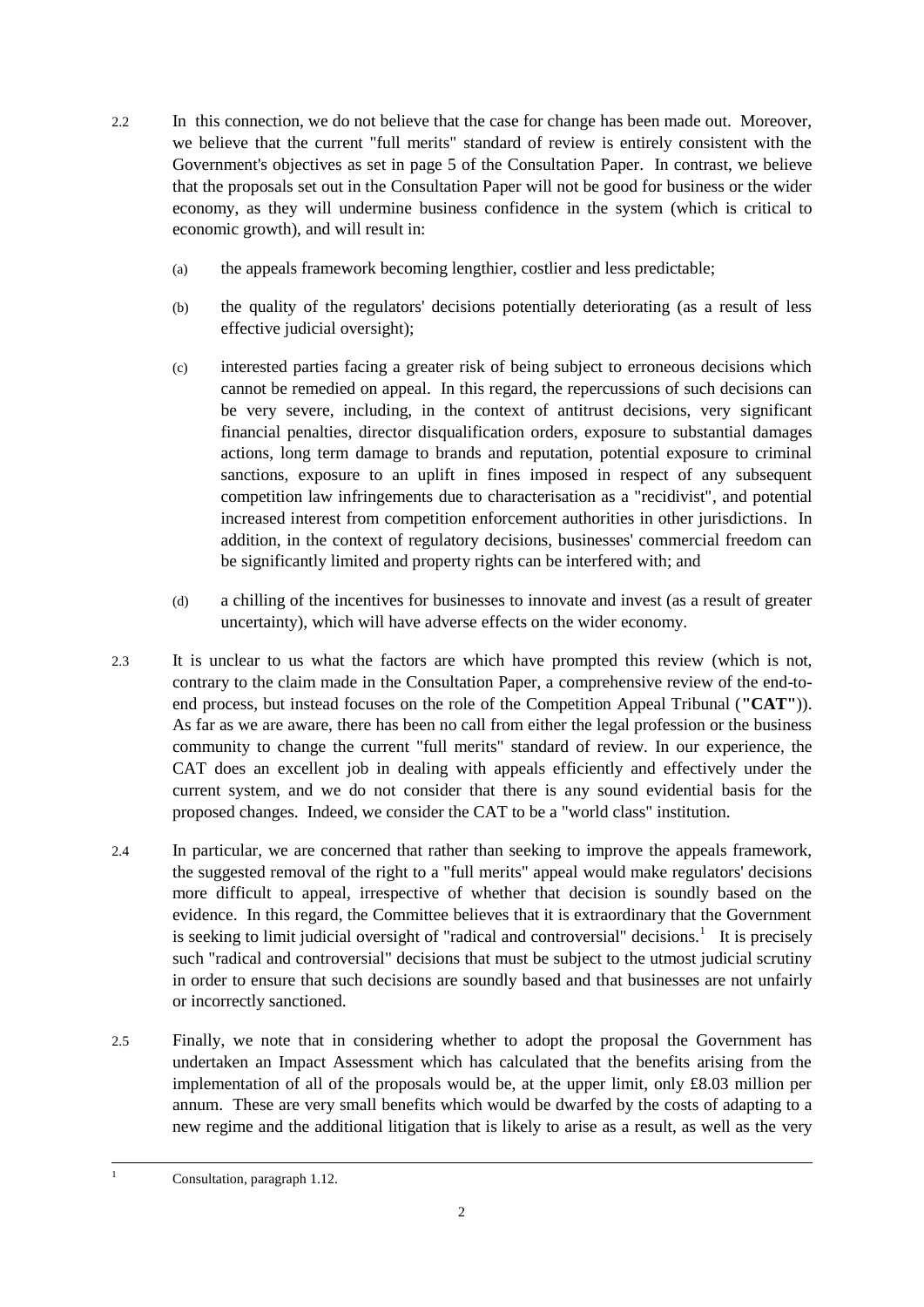serious negative consequences of a single incorrect decision being upheld (see paragraph 2.2(c) above, and paragraphs 3.21 (d) and (e) below). The Consultation Paper completely fails to measure the claimed benefits against such negative consequences.

#### 3. **STANDARD OF REVIEW (CHAPTER 4)**

#### **Introductory comments**

- 3.1 Before responding to the individual questions on standard of review, we set out some general observations on the Government's proposals for changing the standard of review in relation to certain appeals. In particular, we focus on the nexus between the standard of review and the Government's stated objectives for the regulatory and competition appeals framework<sup>2</sup> and, accordingly, the Government's case for change. As explained below, it is clear from a systematic consideration of these objectives that the current "full merits" standard of review is entirely consistent with the Government's objectives. Further, in many instances, it appears to the Committee that the reform proposals (i.e. a move to judicial review or statutory defined grounds of appeal) are in fact inconsistent with the Government's objectives. As a result, we do not consider that there is any case for changing the current "full merits" standard of review.
- 3.2 Indeed, it strikes us that the Consultation Paper may be premised on a number of misunderstandings. First, one of the key reasons for change put forward by the Government is that businesses have strong incentives to appeal either because the standard of review is too intense or because they face no downside. The Consultation Paper does not provide adequate evidence or reasoning to substantiate this claim; in particular it fails to explain how a change in the standard of review would actually reduce parties' incentives to appeal. Where a decision has profound negative affects on a business, that business will have an incentive to appeal irrespective of the standard of review. Further, it is clear from the Consultation Paper that the Government does not appreciate how businesses determine whether or not to appeal a relevant decision. Notwithstanding an incentive to appeal, in the experience of the Committee, clients rarely perceive there to be no downside to appealing. In reality, clients weigh the following factors against the "upside of winning": the direct legal and expert costs that will be incurred, exposure to costs in the event of losing, the internal management time and cost that will be incurred, the commercial consequences of focussing on litigation rather than other commercial priorities, and reputational issues. In our experience, it is rarely a simple decision to appeal; the Consultation Paper fails to appreciate this.
- 3.3 Secondly, the Consultation Paper does not appear to appreciate how the CAT conducts "full merits" reviews. Contrary to the suggestions in the Consultation Paper, the CAT does not, when undertaking full merits reviews, act as a second stage regulator conducting a *de novo* re-trial.<sup>3</sup> Rather, the CAT's review is limited to the specific grounds set out in the Notice of Appeal and the CAT does not reconsider parts of the decision that have not been specifically appealed by the parties. For example, in the *Pay TV* appeals, Ofcom's findings in the Pay TV Statement on market definition and market power were not challenged by Sky and were not ruled upon by the CAT. Further, the scope of the CAT's review has been subject to extensive consideration both before the CAT and the Court of Appeal and is now largely settled with an acceptance that the CAT only interferes in a regulator's decision where it is clearly wrong.

 $\overline{c}$ <sup>2</sup> Consultation, page 5.

<sup>&</sup>lt;sup>3</sup> This is identified as a potential concern with the current system, see Consultation, paragraph 3.18.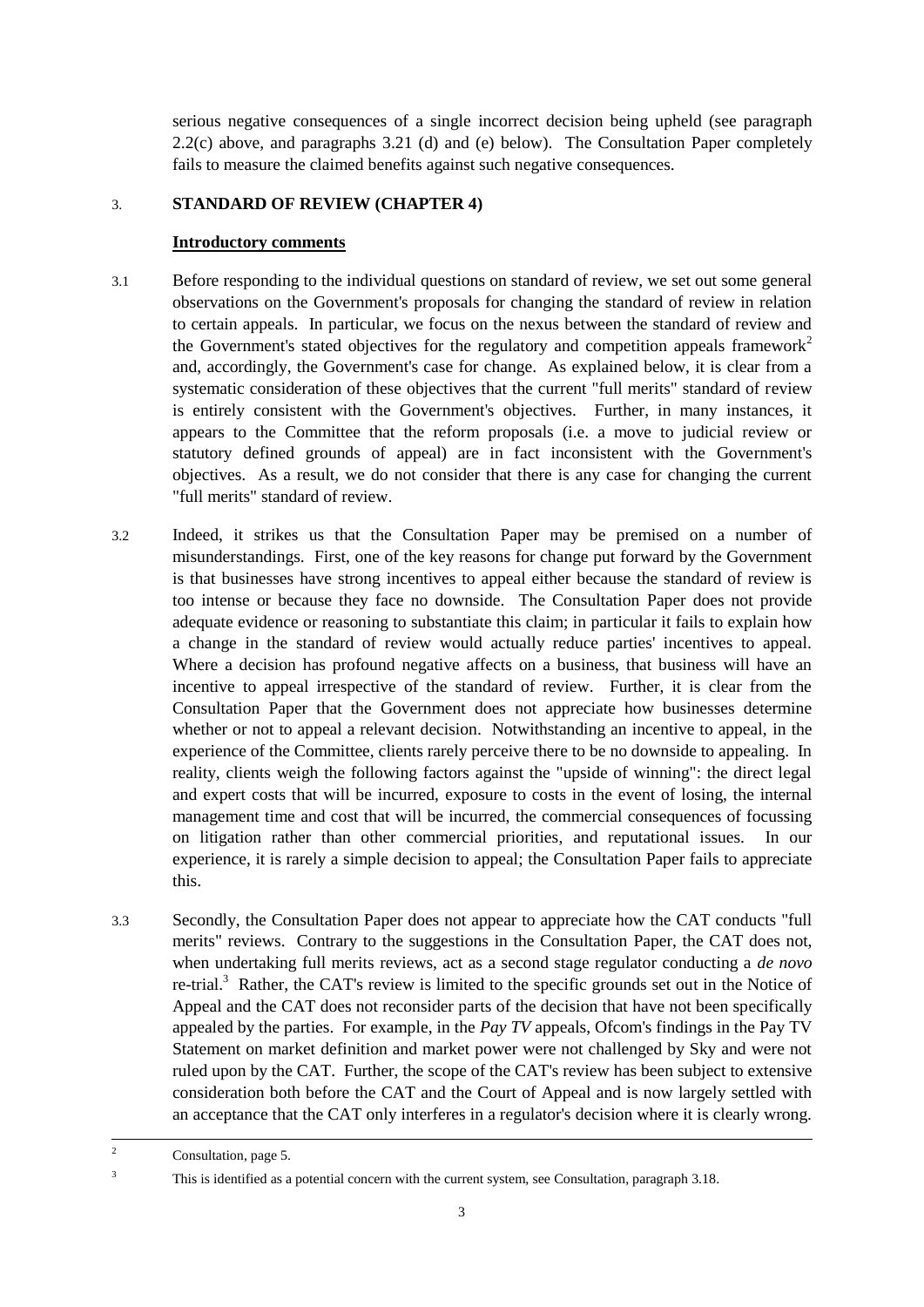By way of example, the CAT has recently observed that "*the Tribunal should apply appropriate restraint and should not interfere with OFCOM's exercise of a judgment unless satisfied that it was wrong.*" 4

#### **The nexus between the standard of review and the Government's stated objectives**

**Objective 1: Support independent, robust, predictable decision-making, minimising uncertainty**

- 3.4 We agree that independent, robust and predictable decision-making is important for both businesses and consumers. It facilitates the consistent and correct application of competition/regulatory law, which:
	- (a) enables businesses and consumers to assess more accurately whether conduct complies with the relevant legal requirements (which is essential where, as has been the case for the EU and UK competition prohibitions since 2004, parties must "selfassess" their compliance with competition law, rather than being able to seek approval from a competition authority);
	- (b) enables businesses to make commercial decisions more confidently against a backdrop of a predictable legal/regulatory environment; and
	- (c) ensures that parties will only be penalised for conduct which is determined by an independent court as a matter of fact and law to be unlawful and deserving of sanction.<sup>5</sup> In this connection, the potential sanctions/measures resulting from competition and regulatory decisions can be severe and intrusive, for example:
		- (i) in an antitrust context: significant financial penalties, director disqualification orders, exposure to damages actions and exposure to an uplift in fines imposed in respect of any subsequent competition law infringements due to characterisation as a "recidivist"; and
		- (ii) in an ex ante regulatory context (for example, use of Ofcom's powers under section 316 of the Communications Act 2003): businesses' commercial freedom can be significantly limited and property rights can be interfered with (see Ofcom's Pay TV Statement which required Sky to supply certain TV channels (intellectual property) at mandated prices to qualifying retailers<sup>6</sup>).
- 3.5 We wish to emphasise in this regard that one of the biggest risks to competition (and in turn economic growth) is unfounded government intervention, which can significantly distort competition, particularly if businesses are being (incorrectly) told that they cannot take

 $\overline{4}$ <sup>4</sup> *Pay TV* Appeals, Cases 1156/8/3/10 etc., *British Sky Broadcasting Limited and others v Office of Communications and others* [2012] CAT 20, judgment of 8 August 2012, paragraph 84.

<sup>5</sup> Indeed, in relation to cases involving an infringement of Article 102 TFEU/Chapter 2 of the Competition Act 1998, the conduct in question may be lawful and in the consumer interest in the absence of a finding of dominance (e.g. very low pricing). Accordingly, an incorrect decision to prohibit such conduct will actually reduce competition and result in consumer detriment (for example, if a supplier is incorrectly found to be engaging in predatory pricing it will be forced to increase its prices to customers).

<sup>6</sup> Ofcom Pay TV Statement, 31 March 2010.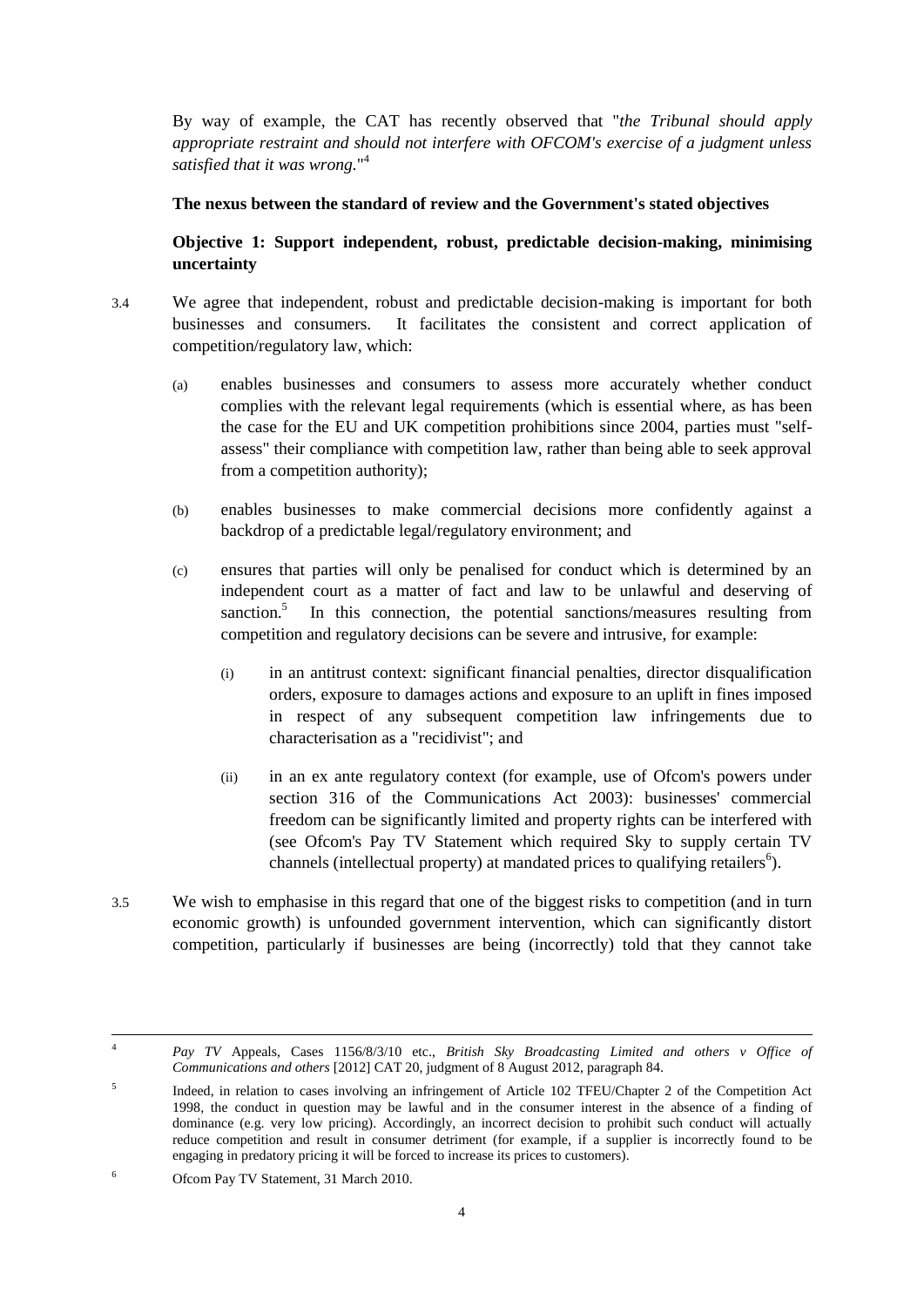certain actions, which in fact might otherwise be pro-competitive and lead to consumer benefits.<sup>7</sup>

- 3.6 An increased risk of incorrect and/or unpredictable decisions and unjustified sanctions and measures (i.e. unfounded government intervention) would create considerable difficulties for businesses in the UK and introduce inefficiencies in the wider economy. It would undermine business confidence, delay commercial decisions, reduce innovation and may result in lower investments (especially where many businesses, in particular communications companies, are part of multinational firms which could divert investment funds to other jurisdictions rather than risking unwarranted and/or incorrect regulatory/competition law intervention). The Government should be very cautious in making any changes to the law which may have such a chilling effect on businesses and investment more generally.
- 3.7 In order to ensure the correct and consistent application of competition/regulatory laws, it is essential that both the decision-making process and the substantive analysis undertaken within that process are independent, robust and predictable. Judicial review only serves to ensure that the decision making *process* is not unfair or irrational; it does not address the substantive analysis which has been undertaken during that process or the "correctness" of the decision (other than in the extreme case of the decision-maker acting irrationally). The only way to ensure that the substantive analysis is independent, robust and predictable and, most importantly, supported by the evidence, is to have an appeals framework which involves a review of the substantive analysis of the case, including a full review of the evidence relied upon. This can only be achieved by way of a "full merits" appeal.
- 3.8 Further, a full merits appeal framework incentivises regulators to conduct, at the administrative phase, a thorough substantive analysis and to engage fully with the facts/evidence of the case. By contrast, if, as is proposed, a decision-maker's substantive analysis were subject to a narrower review (such as judicial review or defined statutory grounds of review), there is a real risk that the quality of its decisions would be impaired as it would not have the same incentive to pursue such a robust factual and evidential process. (Rather, regulators may instead focus on their decision-making processes in an attempt to avoid successful applications for judicial review). This is because a regulator will be able to draw comfort from the fact that the appeal body will not be able to scrutinise the regulator's substantive analysis in any detail (including the facts/evidence of the case). That is bound to weaken the quality of decision-making and to undermine business confidence in the system.
- 3.9 In this regard, we also wish to emphasise that there was a general consensus at the time of the formation of the new Competition and Markets Authority (**"CMA"**) that rights of appeal and the appeals framework would remain the same if a more powerful, unified and centralised authority were created. To implement the proposals set out in the Consultation Paper would fundamentally upset the consensus on which the wider UK competition regime reforms are built.
- 3.10 Finally, we would observe that that the Government has very recently considered the appropriate standard of review in competition law cases and concluded that, in deciding not to move to a prosecutorial decision-making process, "*it would be wrong to reduce parties' rights and* [the Government]*, therefore, intends that full-merits appeal would be maintained*

-7

For example, see footnote 5 above.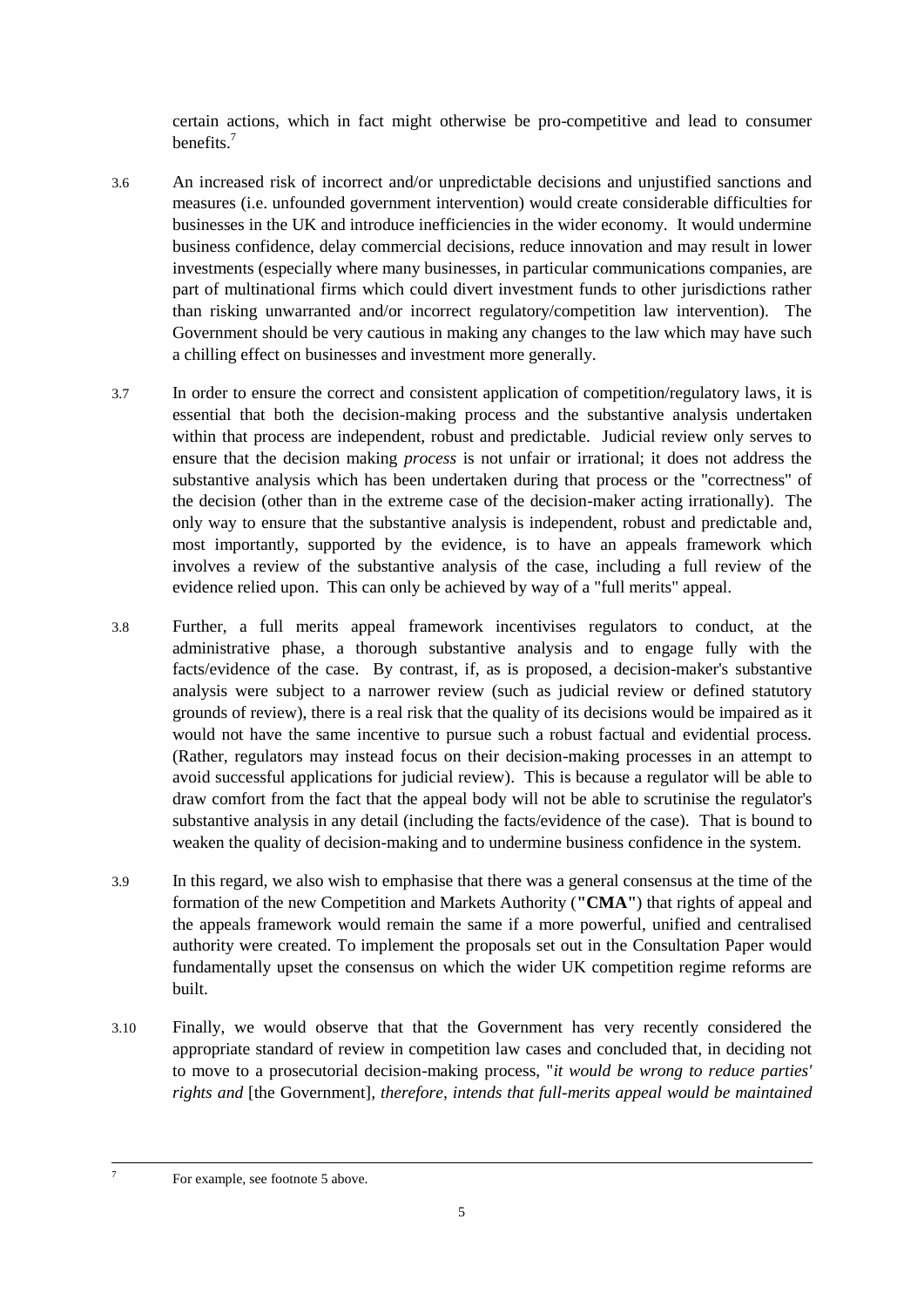*in any strengthened administrative system.*" <sup>8</sup> The Consultation Paper does not explain what has changed since March 2012 in order to warrant such a fundamental change of approach.

# **Objective 2: Provide proportionate regulatory accountability – the appeals framework needs to be able to correct mistakes made by a regulator and provide justice to parties, but allow the regulator to set a clear direction over time**

- 3.11 We agree that proportionate regulatory accountability is important and that the appeals framework needs to be able both to correct mistakes and to provide justice to parties.
- 3.12 In this regard, a full merits review is integral to ensuring that mistakes are corrected and justice is provided to parties. To illustrate the importance of this in practice, we refer to the recent successful appeals against the OFT's decision in the *Tobacco* case. The OFT's original infringement decision in that case found serious infringements of the competition prohibitions and imposed very substantial fines on the UK businesses involved, including a fine of £112 million on Imperial Tobacco alone. As a result of the OFT's decision, the parties were exposed to the risk of follow-on damages actions, significant long term damage to brands and reputation, and an uplift for recidivism, should they be found to have infringed competition law again in the future. Directors could also have been subject to director disqualification orders. All appealing businesses were subsequently exonerated by the CAT, which overturned the OFT's decision in its entirety.<sup>9</sup>
- 3.13 In this case, the OFT's mistakes during the administrative phase were corrected by the CAT only as a result of the CAT being able to undertake a full merits review, which enabled it to engage in detail with the evidence, through considering evidence that was already before the OFT during the administrative phase (but not shared with the parties) as well as through the cross-examination of witnesses, concluding that:

"*If the OFT had tested the* [leniency witness's] *evidence more stringently… it might have become clear sooner that* [ the leniency witness's] *evidence… did not appear to be consistent with the OFT's findings in the Decision.*" 10

- 3.14 The *Tobacco* appeal therefore illustrates why a full merits appeal is necessary to ensure that justice is provided to parties. There can be no guarantee that a judicial review or similar process would have established the fundamental errors in the OFT's approach. We note, for example, that it is very uncommon in a judicial review for there to be cross-examination of witnesses yet it was to a large extent the cross examination in the *Tobacco* case which established the flaws in the OFT's decision. We also refer in this connection, in the communications sector, to the *Pay TV* litigation.<sup>11</sup>
- 3.15 Lastly, a full merits standard of review does not undermine a regulator's ability to set a clear direction over time. Insofar as that direction is consistent with the laws that a regulator is charged with implementing and/or enforcing, the standard of review cannot affect the regulator's ability to set a clear direction. Where that direction is inconsistent with the laws

-

<sup>8</sup> Government's 2012 Response to Consultation *Growth, Competition and the Competition Regime*, page 54.

<sup>9</sup> Cases 1160/1/1/10 etc., *Imperial Tobacco and others v OFT* [2011] CAT 41, judgment of 12 December 2011.

<sup>10</sup> Paragraph 85 of the judgment cited at footnote 8 above.

<sup>11</sup> Cases 1156/8/3/10 etc., *British Sky Broadcasting Limited and others v Office of Communications and others* [2012] CAT 20, judgment of 8 August 2012.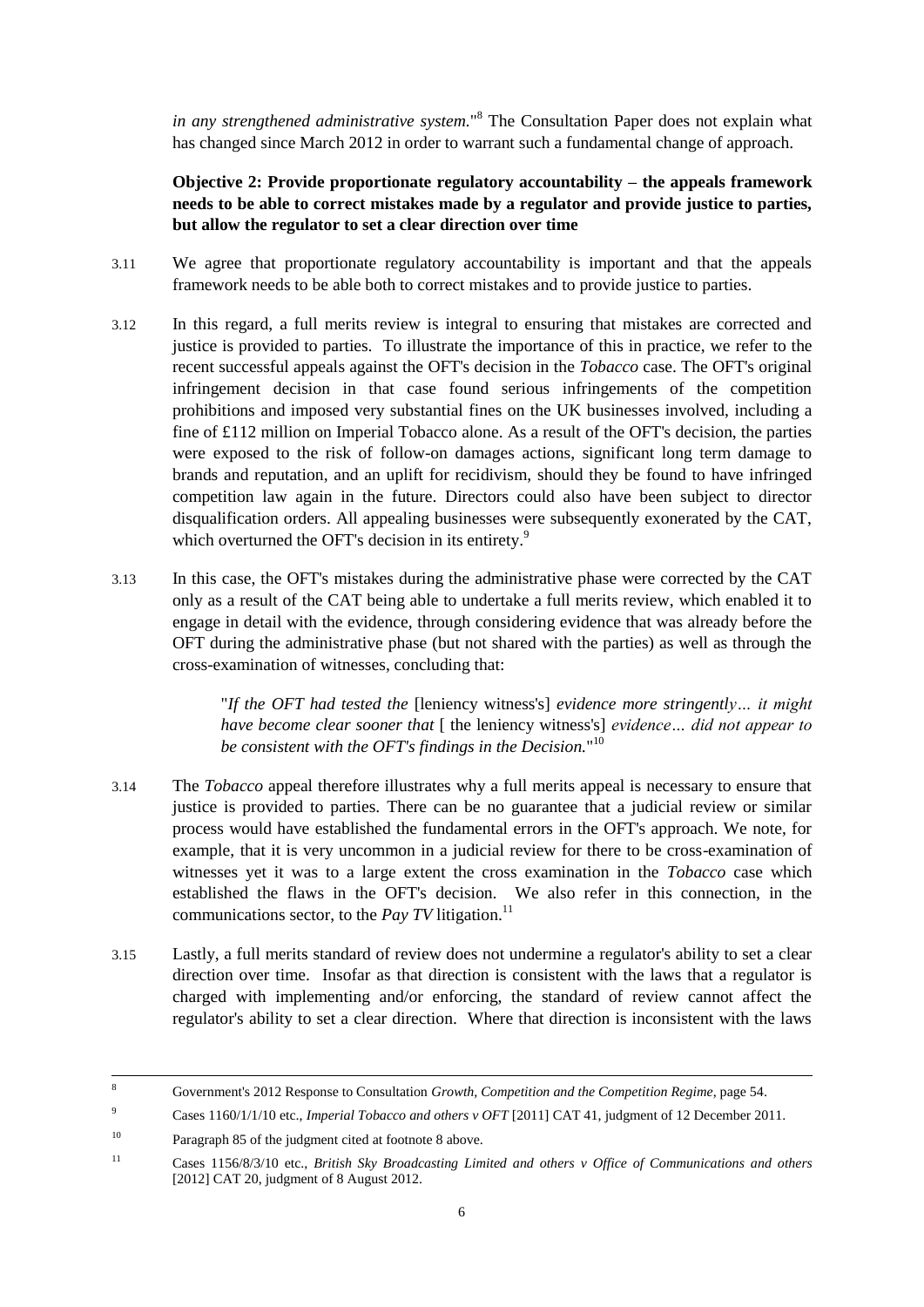or is unsupported by the evidence in a particular case, there must be an appeal mechanism by which such errors can be corrected.

**Objective 3: Minimise end-to-end length and cost of decision making – partly through making the appeal process itself as streamlined and efficient as possible, but also by encouraging timely decision making by the regulator or competition authority**

- 3.16 The Government's desire for change is premised on its view that the duration of the appeals process is currently too long. The evidence does not support this.
- 3.17 First, the case studies quoted in the Consultation Paper do not represent a complete picture of case length; rather the Consultation Paper appears to place too much weight on "outlier" cases such as *Albion Water, Tobacco* and *Pay TV*. In any event, compared with the OFT's almost 7-year investigation,<sup>12</sup> the CAT's review in the *Tobacco* case, which took only 18 months,<sup>13</sup> was highly efficient.
- 3.18 Secondly, in relation to some of the case studies referred to in the Consultation Paper, when the cases are considered in context they do not in fact support the Government's view. For example, when referring to the *G R Tomlinson* appeal (part of the *Construction* appeals), insufficient weight is placed on the fact that this appeal was part of 25 separate admissible appeals which were subject to uniform case management (with one case management conference for all the appeals) and heard concurrently. The fact that 24 of those appeals $14$ (which were heard by reference to a full merits standard) were heard and resolved in less than 18 months demonstrates the efficiency of the CAT's appeal process.
- 3.19 Thirdly, currently appeals to the CAT do not take significantly longer (or indeed any longer at all) than equivalent appeals in other EU member states. Annex F of the Consultation Paper illustrates that telecoms and energy sector appeals are only quicker on average than they are in the UK in three of the 10 courts considered (Cour d'appel de Paris – Telecom; Cour d'appel de Paris – Energy; and Verwaltungsgericht Köln – all cases). In contrast, appeals to Cour d'appel de Bruxelles – Telecoms, Conseil d'Etat - Telecom (France) and College van Beroep – Telcoms (Netherlands) took more than twice as long (and in some cases three times longer) as appeals to the CAT.
- 3.20 Fourthly, it is not clear whether the average time estimates put forward in the Consultation Paper take into account factors outside of the control of the CAT and unrelated to the standard of review, such as interlocutory matters and stays granted at the request of the parties.
- 3.21 Fifthly, it cannot be assumed that the appeals decided by reference to another standard, such as judicial review (flexed to take into account EU law and European Human Rights obligations) or defined statutory grounds, would result in quicker end-to-end decision making. This is for a number of reasons, including:

<sup>12</sup> <sup>12</sup> The OFT first requested information and documents under section 26 of the Competition Act 1998 in relation to the alleged infringements on 15 August 2003. The OFT's infringement decision was dated 16 April 2010.

<sup>&</sup>lt;sup>13</sup> The appeal notice was dated 15 June 2010. The CAT's judgment was dated 12 December 2011.

<sup>14</sup> The 25th appeal (*Interclass Holdings Ltd & Anor v Office of Fair Trading* [2012] EWCA Civ 1056) took longer to ultimately resolve due to an appeal to the Court of Appeal which was determined in July 2012. However, the CAT's judgment in that appeal was delivered within the same timeframe as the 24 other cases.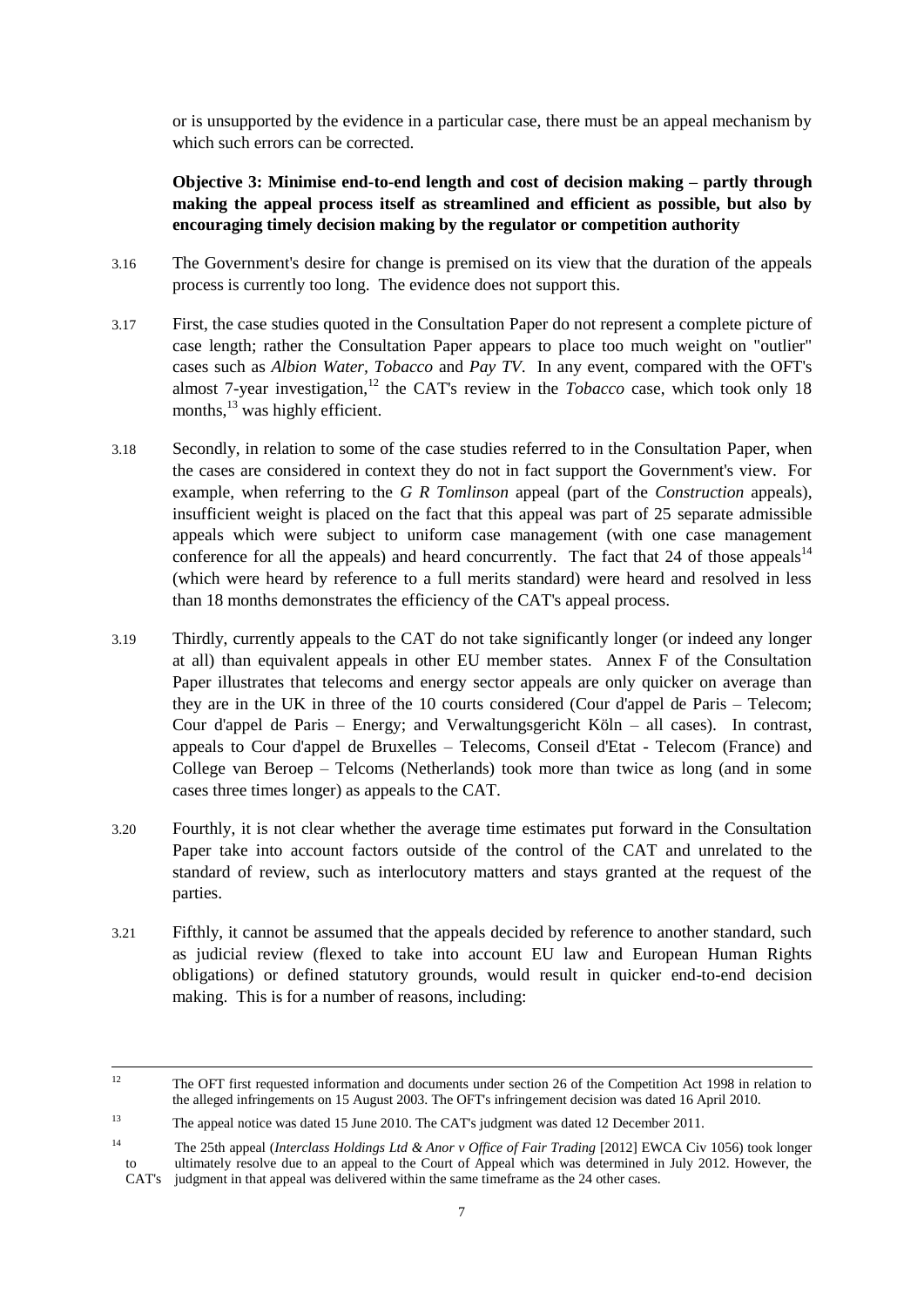- (a) the observation in the Consultation Paper that the judicial reviews conducted by the CAT are significantly faster than full merits reviews is overly simplistic and does not take into account the way in which these appeals are conducted. Cases subject to a judicial review standard may be quicker than a full merits review for reasons unrelated to the actual standard of review, such as other procedural rules which result in judicial review cases being conducted on an expedited/compressed timetable basis. By way of example, in relation to the judicial review of Competition Commission merger control decisions, applications must be made within four weeks and the defence must be served within a further four weeks (in other competition cases the CAT Rules allow respondents six weeks to file a defence and the OFT often requests, and is granted, long extensions within which to file its defence);
- (b) judicial review cases can be very lengthy; see for example the review launched by British Sky Broadcasting of the OFT and CAT's decision in relation to its acquisition of a stake in ITV plc, which took 23 months, and the review of the Competition Commission's BAA's market investigation decision, which took 10 months;
- (c) appeals before the EU's General Court and Court of Justice, although conducted on more limited grounds than a full merits review, generally take significantly longer than appeals before the CAT. In this regard, in the experience of CLLS members, it is not unusual for comparable appeals to take 4 to 5 years to be heard and determined (which is widely agreed to be unsatisfactory);<sup>15</sup>
- (d) in a move to a judicial review-based system, considerable energy, time and expense would be spent (by the courts, the authorities and the parties) on addressing whether the grounds for appeal properly meet the legal criteria for judicial review – that is our experience with the way judicial review cases generally are conducted in this country, and it is an unproductive and wasteful use of resources which is unnecessary in the present system of "full merits" appeal; and
- (e) the Consultation Paper acknowledges that even if a judicial review standard is adopted, there will be a period of time required to "bed" in the new law, not least because judges will have to apply the judicial review standard flexibly in order to take into account EU law and European Convention on Human Rights obligations. The time required for this to take place should not underestimated. The development of case law will, by its very nature, be piecemeal and it can be expected that many cases will raise different issues, each of which will need to be resolved and each of which may be elevated through the UK appeal system and potentially referred to the ECJ.
- 3.22 Sixthly, the Consultation Paper does not appear to take into account that appeals heard by reference to a judicial review standard can lead to the matter being remitted to the administrative body for reconsideration. In contrast, where an appeal is heard by reference to a full merits standard of review, because the CAT can remedy errors itself, the end-to-end duration of the decision-making process can be very substantially reduced by the CAT reaching its own substantive decisions and thereby avoiding a remittal back to the administrative body for reconsideration.

 $15$ <sup>15</sup> By way of general observation, there is considerable debate within the EU (and within the EU courts as they develop their legal precedent on this issue) on the efficacy of the current EU appeals framework including whether the limited review is actually compatible with Article 6 on the European Convention on Human Rights. This has resulted in calls for more intense judicial scrutiny at the EU level. Against this background, the government should be very wary of using the EU approach as a benchmark.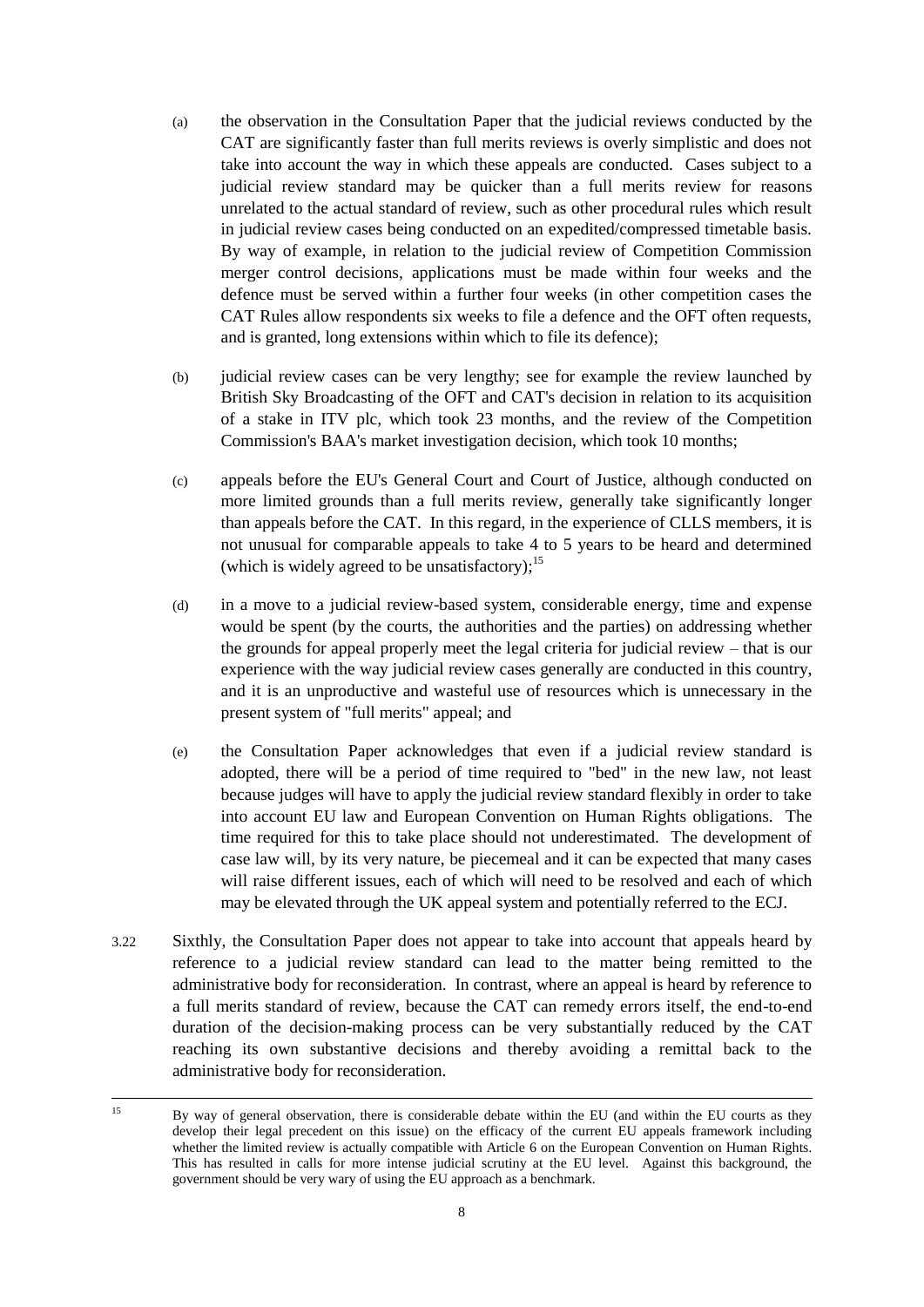3.23 Seventhly, the Consultation Paper erroneously places too much weight on achieving fast endto-end decision making. The success of the appeals framework should not be measured by reference to speed to the exclusion of other important factors. The key objective of the appeals framework should be ensuring correct and consistent decisions which are supported by the evidence. For completeness, good decisions and quick decisions are *not* mutually exclusive (as demonstrated by the *Construction* appeals), although it does require efficient case management by the relevant appeal body, to achieve this. In the Committee's view, the CAT has achieved this balance admirably.

#### **Objective 4: Ensure access to justice is available to all firms and affected parties – not just to the largest regulated firms with the most resources and experience**

- 3.24 The presumption that the current "full merits" standard of review denies access to justice to all but the largest regulated firms with the most resources and experience is not supported by any evidence presented in the Consultation Paper. In the Committee's view, this assumption is manifestly flawed and lacking in foundation. In fact, experience, as well as decided cases, suggest that smaller firms are able to access justice notwithstanding the existence of a "full merits" standard of review. The *Construction* appeals are a useful example of small businesses able to take advantage of full merits appeals.
- 3.25 Further, and in any event, it is difficult to see how lowering the standard of review (i.e. making it more difficult for interested parties to seek justice) will increase access to justice for smaller parties with fewer resources and less experience. On the contrary, lowering the standard of review weakens the incentives on the authority to reach a properly reasoned and robust decision. That can only be to the detriment of smaller parties who find themselves under investigation by the authorities (or interested parties in relation to such investigations), just as it would be for larger businesses.

## **Objective 5: Provide consistency, as far as possible, between appeal routes in different sectors – while acknowledging that the specific characteristics of each sector may require tailored approaches**

- 3.26 There is merit in having a consistent regulatory framework across sectors, but as acknowledged in the Consultation Paper, the specific characteristics of each sector need to be taken into account.
- 3.27 In this regard, we note that the Consultation Paper appears to focus on the communications sector with scant analysis of other regulated sectors (i.e. it is not a comprehensive review, despite claims to the contrary). The Committee is of the view that if the Government is determined to make the various regulated sectors more consistent, it is necessary to undertake a more thorough analysis of the specific aspects and outcomes of each regulated sector, to enable the reasons for any divergence to be assessed beforehand.
- 3.28 In any event, it is not inconsistent to retain a full merits review in relation to certain appeals and to have a different standard in relation to other types of appeals. Rather than a formulaic check-box comparison, the focus should be on ascertaining the circumstances in which a full merits review is necessary and then ensuring that regulatory and competition decisions demonstrating those same features are treated equivalently. For example, where two independent reviews of a case have been undertaken and as part of each review the facts and evidence of a case are considered, it may be acceptable to have the final decision appealed by reference to a judicial review standard (as is the case in relation to market investigation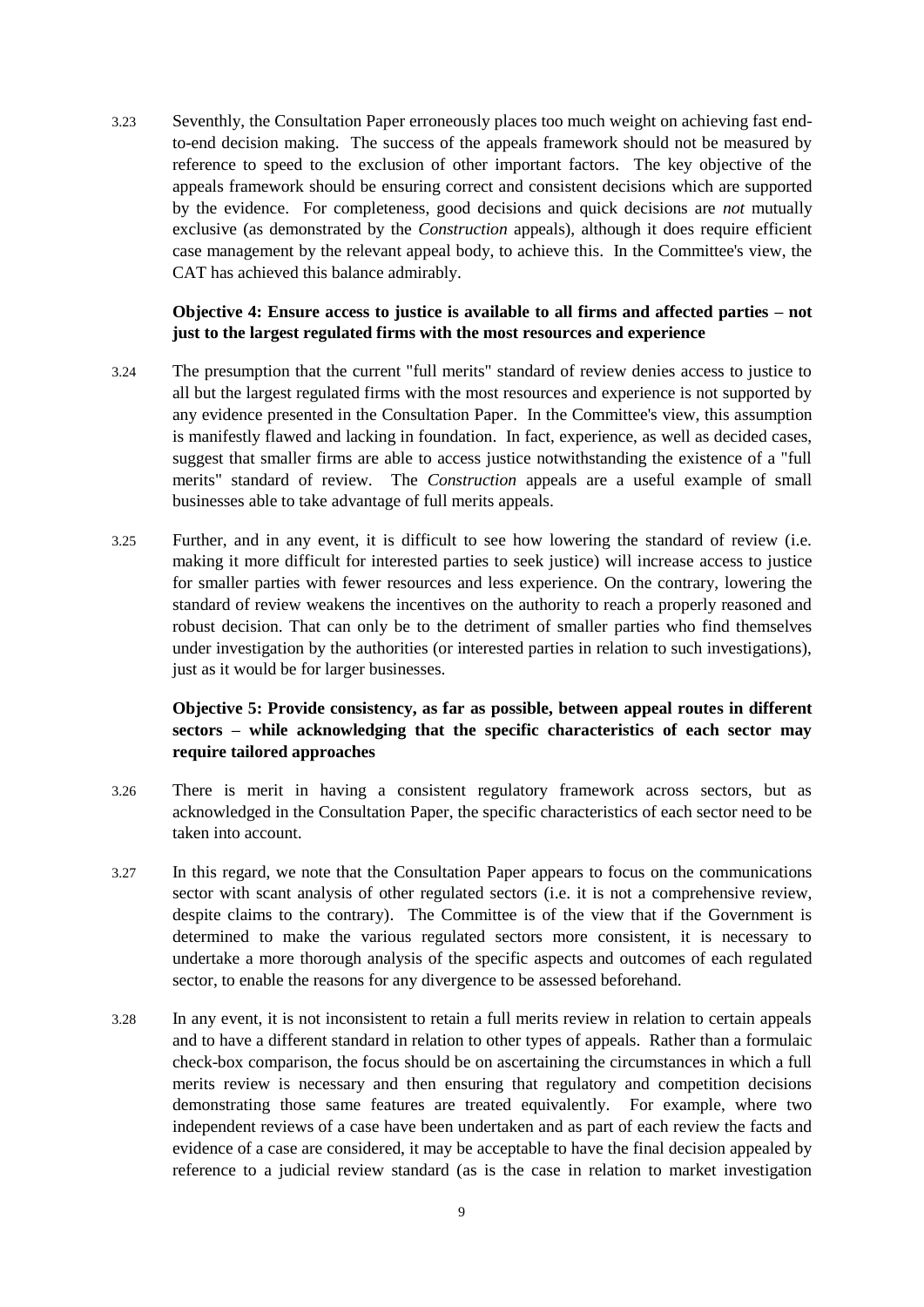decisions and merger control decisions by the Competition Commission (soon to be the CMA).

- 3.29 In contrast, where a single body has undertaken the administrative review and its substantive assessment of the facts and evidence of the case has not been independently reviewed, a full merits review remains essential (for example in relation to Competition Act 1998 enforcement decisions and ex ante regulatory decisions).
- 3.30 We also note in this regard that it is not yet clear how the decision-making process may be affected by the move to a new more powerful, unified competition authority (the CMA) and whether a review on a "flexible judicial review basis" will be sufficient, even in the areas where appeals are currently heard on a judicial review rather than full merits basis (i.e. mergers and market investigation decisions). We consider that much will depend on the continued independence and significant involvement in decision-making of the Panel Members.
- 3.31 Finally, there is another element of consistency that the abolition of "full merits" review in competition cases would jeopardise. At present, and under the new competition law regime that will take effect under the Enterprise and Regulatory Reform Act 2013, decisions under the competition prohibitions may be taken not only by the main competition authority (the OFT now, the CMA from next year) but also by several sector regulators (Ofwat, Ofcom, Ofgem, ORR, CAA, etc.) which have powers to apply the competition prohibitions in their sectors. Rulings by the CAT on the *merits* of competition law questions – as are available in "full merits" appeals but would not be available if the CAT is confined to a judicial review standard – help to set a body of legal precedent that the competition authority and all the sector regulators must apply, allowing for the more consistent application of competition law by these decision-making authorities in the UK, and, hence, greater predictability and commercial certainty for UK businesses.

#### **Alternative ways to meet the Government's objectives**

- 3.32 To the extent which, notwithstanding the above, the Government considers that there is nevertheless a case for change, it is incumbent upon the Government to consider whether less intrusive and more proportionate changes could be made, rather than changing the standard of review (which is a disproportionate and ultimately irrelevant measure). In this regard, there are a number of procedural improvements which could be made, and in some cases are already being made, that would address the Government's concerns, for example:
	- (a) one of the reasons for the number of appeals and the complexity of those appeals is the quality of the administrative decision-making. Improvements to administrative decision-making processes, such as those recently implemented at the OFT and to be implemented under the Enterprise and Regulatory Reform Act 2013, should result in decisions which will be easier for the OFT/CMA to defend. As suggested in the Consultation Paper, such decision-making processes could be applied to the sectorial regulators; and
	- (b) the CAT's processes could be considered in more detail (as suggested in the Consultation Paper). For example, under Rule 14 of the CAT Rules 2003, for most proceedings the respondent (i.e. the regulator) has six weeks from the date on which it received the notice of appeal to file its defence. In our experience, the regulator is often granted lengthy extensions to this time period which causes delays to the appeal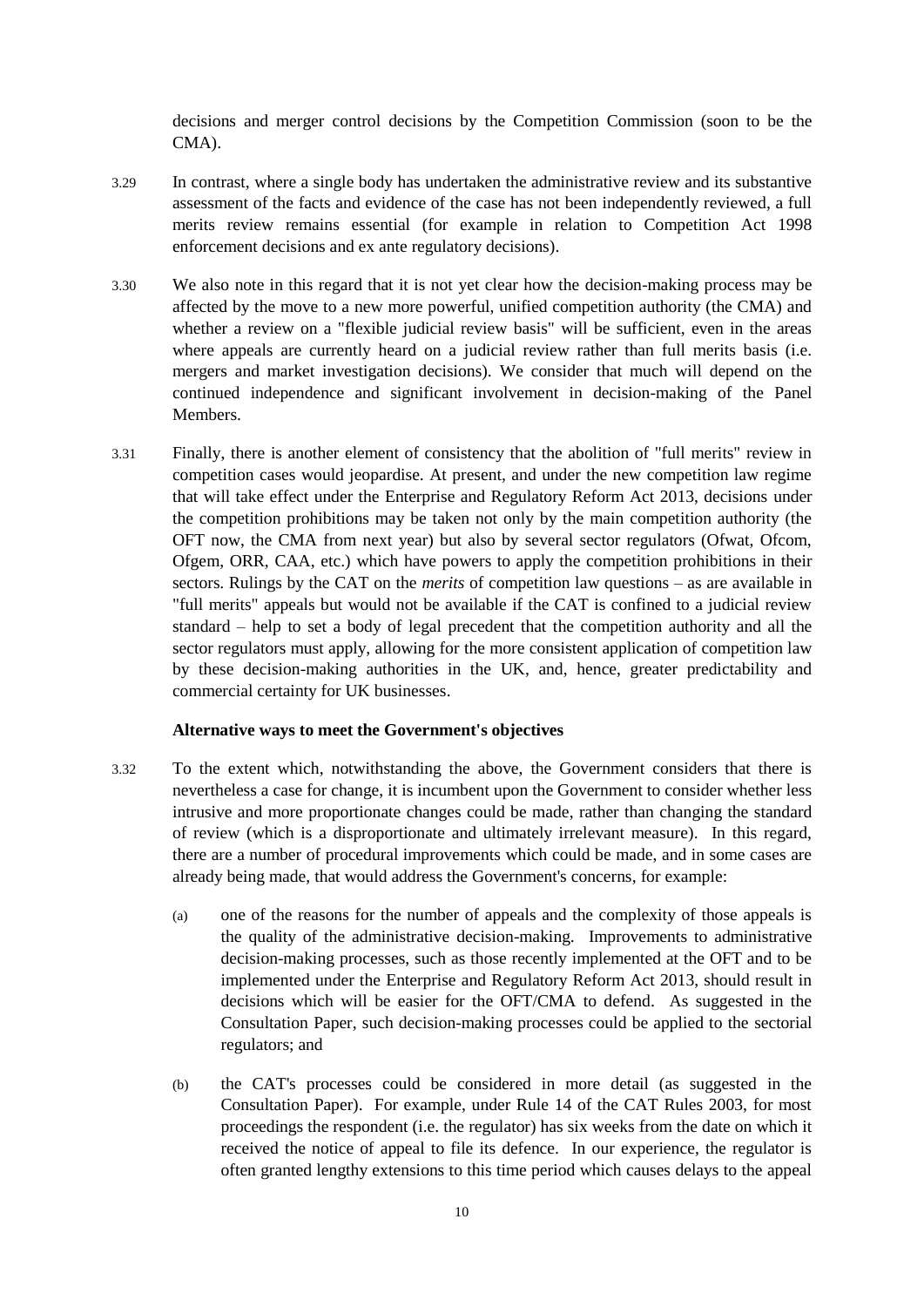process. It is suggested that in the majority of cases 6 weeks is perfectly adequate for a regulator to file a defence when it has often been working on the case for several years. If more time is required, the regulator should be required to point to exceptional circumstances which justify an extension, as is required for an extension to the appeal period.

#### **Response to specific questions asked in the Consultation Paper**

## **Q1. Do you agree that there should be a presumption that appeals should be heard on a judicial review standard, unless there are particular legal or policy reasons for a wider standard of review?**

- 3.33 No, we do not agree. This answer should be read in conjunction with the introductory comments set out above in paragraphs 3.1-3.32.
- 3.34 The case for any such presumption has not been made out. The existing use of full merits appeals should be retained because:
	- (a) full merits appeals are essential to ensuring that correct and consistent substantive decisions are reached, especially where decisions have not previously been independently reviewed by two bodies. In the interests of justice, the core objective should be ensuring correct and consistent substantive decisions and not simply fast decisions (although these are not mutually exclusive as demonstrated by cases such as the *Construction* appeals referred to above);
	- (b) full merits appeals incentivise regulators to ensure that their substantive analysis is robust and that they fully engage with the facts of the specific case; and
	- (c) there is insufficient evidence to suggest that a move to a judicial review type system would result in faster and more efficient decision making; in contrast the change will, at the very least, lead to short term confusion and medium-to-long-term satellite litigation. This would prevail until the scope of the new grounds for review become settled through appeals to the Court of Appeal and potentially references to the European Court of Justice (particularly in light of EU law and European Convention on Human Rights obligations).
- 3.35 The Consultation Paper does not seek to limit the review of the amount of any penalty in a competition law context to a judicial review standard; rather, under the proposals, this would remain subject to a full merits appeal. This proposal is analogous to the current EU competition law position. It is not clear why the amount of any penalty and the substantive decision should be subject to different standards of review. If the imposition of a financial penalty is sufficiently serious as to be subject to a full merits review, it necessarily follows that the substantive finding underpinning that penalty must also be subject to a full merits review. Indeed, it seems to the Committee that in determining whether a particular penalty is appropriate it is likely to be necessary to review the underlying facts of the infringement.

## **Q2. Do you agree with the Government's principles for non-judicial review appeals set out in Box 4.1? If you disagree, what would you propose?**

3.36 No, we do not agree. There are compelling reasons for retaining the existing full merits review and, further, the case for change has not been made out.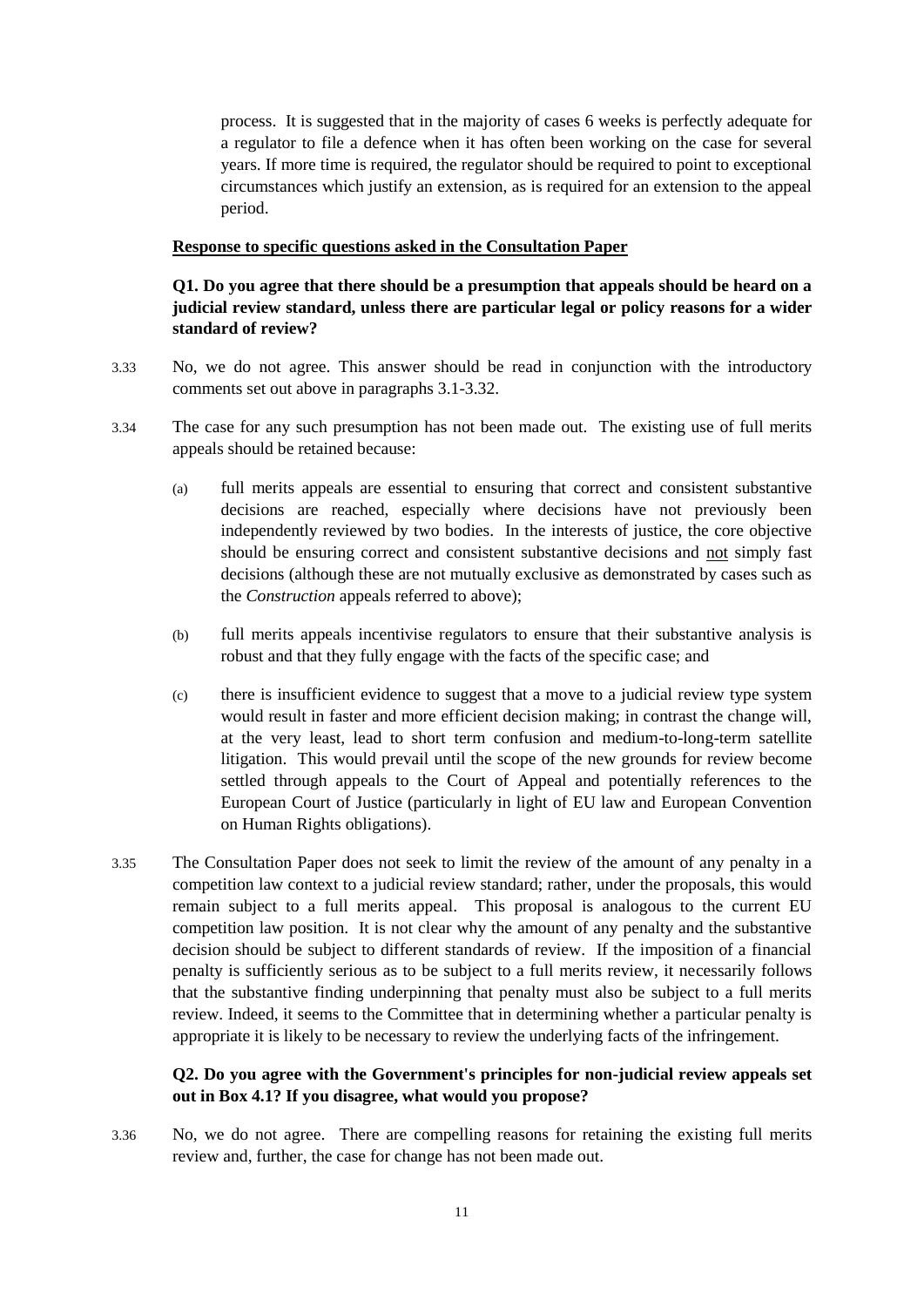- 3.37 A move to statutory grounds of appeal would be contrary to the Government's stated objectives (Consultation Paper, page 5), for example:
	- (a) statutory grounds of appeal would lead to less robust and less predictable decisionmaking, ultimately increasing the likelihood of incorrect and inconsistent decisions. This is because there will be insufficient scrutiny before the CAT of the facts and evidence of the case; and
	- (b) statutory grounds of appeal would inevitably generate a large wave of satellite appeals (which the Consultation Paper underestimates). These appeals would be required in order to determine what the grounds actually mean (for example, whether the issues raised are "material"), how they interact with each other, and how they are to be applied. Even though the standard would be more limited than the existing full merits standard, interested parties would still have the same incentives to appeal (as competition and regulatory appeals can have significant ramifications for businesses). Accordingly, it would be incorrect to assume that statutory grounds of appeal would minimise the length of end-to-end decision making.
- 3.38 We also consider that it would be artificial to introduce statutory grounds of appeal in this context, when no case for change has been made out. There is no evidence to suggest that the appeals process would be any more efficient if the statutory grounds of appeal proposed in the Consultation Paper were introduced. Moreover, to do so would create confusion and undue formalism. No decision would be overturned by the CAT under the current system on the basis of an error of fact or law that was not "material". The CAT should be concerned with substance rather than form, and in our experience its judgments delivered under the current system demonstrate that it already achieves this.

## **Q3. How would moving to a judicial review standard impact the length, cost and effectiveness of the appeals framework?**

- 3.39 A move to a judicial review standard is likely to result in a longer (and therefore costlier) appeals framework, particularly in view of: (i) the time and energy that would be diverted to arguing whether an appeal met the legal criteria for the judicial review standard; (ii) the scope for remittals to the original decision maker; and (iii) the scope for further applications for review. In this regard, there is insufficient evidence to support the view that a move to a judicial review standard would result in faster and more efficient decision making.
- 3.40 In fact, a judicial review standard would, at the very least, lead to short term confusion and medium- to-long-term satellite litigation. This would prevail until the scope of judicial review in regulatory and competition law contexts is settled (especially in light of EU law and European Convention on Human Rights obligations).
- 3.41 The appeals framework would also be less effective as it would be less able to identify and correct substantively wrong decisions.

## **Q4. For decisions in the communications sector, do you agree that there should be a change in the standard of review? If so, should this be to a judicial review, a more focused 'specified grounds' approach, or something different?**

3.42 No, we do not agree. The Committee considers that the existing full merits standard, where applied, is appropriate. This is because: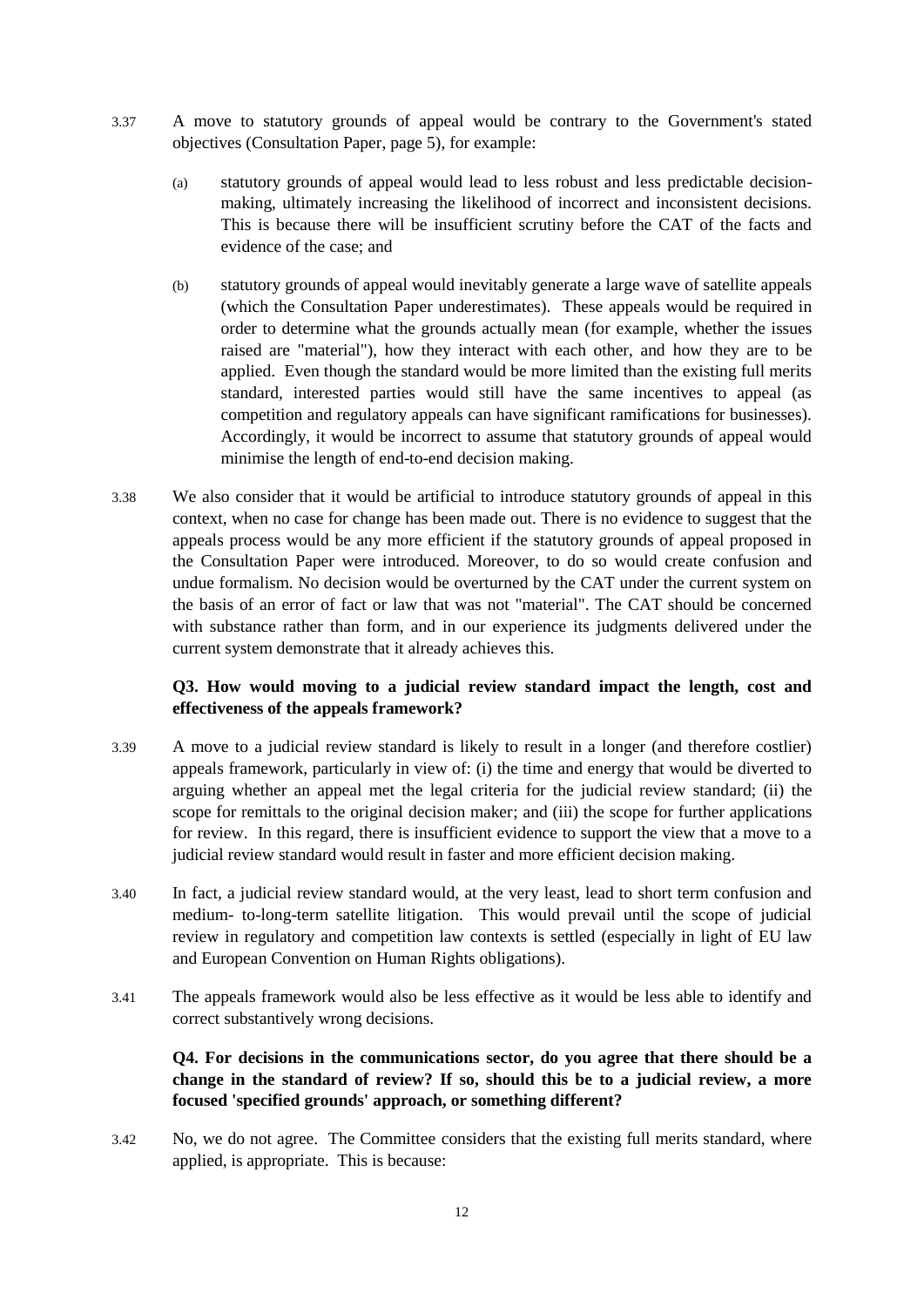- (a) the full merits standard of review is necessary in order to ensure correct and consistent decision-making;
- (b) given that Ofcom (as a single regulatory body) undertakes a one-stage administrative review and its substantive assessment of the facts and evidence is not separately and independently reviewed, it is even more necessary to have a separate appeal body reviewing the evidence in detail and engaging with the case on the merits;
- (c) the full merits standard is clearly consistent with EU law, in particular Article 4 of the Framework Directive. Any move away from this standard will inevitably result in satellite litigation (and potential referral to the EU Court of Justice);
- (d) evidence suggests that Ofcom has not been unduly hamstrung in making regulatory decisions or taking regulatory action. Indeed, only a minority of Ofcom decisions are appealed under the current system (as acknowledged in Annex D to the Consultation Paper). Further, Ofcom is in fact only completely overturned in a small proportion of those cases (less than 10 per cent of appeals).<sup>16</sup> Lastly, in circumstances where Ofcom was recently overturned in the Pay TV Appeals, Ofcom has opened a new investigation into Sky's conduct (albeit in relation to different aspects);<sup>17</sup> and
- (e) the full merits standard of review is not delaying the implementation of Ofcom decisions. In this regard, pending determination of appeals to the CAT, Ofcom decisions can be (and are) implemented (subject to arrangements protecting the financial position of the relevant parties). This occurred in relation to Ofcom's *Pay TV Statement* where the wholesale must-offer obligation imposed by Ofcom in the Pay TV Statement was implemented whilst the Pay TV appeals were being heard before the CAT and subsequently before the Court of Appeal. Further, it is inaccurate to imply that the CAT's review was responsible for the delay to Ofcom's award of 2.6 GHz band spectrum. The delays in that case were the result of a number of complex factors; in contrast the CAT's review was conducted expeditiously (with the main hearing being held and the judgment delivered within one month and six weeks respectively of the appeals being lodged).

## **Q5. What would the impacts be on the length, cost and effectiveness of the appeals framework if the standard were changed to: i). judicial review; ii) focused specified grounds?**

3.43 In our view, a move to a narrower appeal procedure may well result in a longer (and therefore costlier) appeals framework, as explained in paragraphs 3.39 and 3.40 above). There is insufficient evidence to support the view that a move to narrower standard of review would result in faster and more efficient decision making. In fact, any change in the standard is likely to lead to confusion and satellite litigation, as explained above.

<sup>16</sup> <sup>16</sup> Consultation Paper, page 88. We also note that, based on the statistics presented in Annex D of the Consultation Paper, Ofcom is least successful in relation to "Other JR" appeals, with 40 per cent of such appeals resulting in Ofcom's decision being overturned. In comparison, only 17 per cent of appeals against Ofcom's ex-ante regulatory and ex-post competition decisions (which are determined by reference to a "full merits" review) have resulted in Ofcom's decision being completely overturned (Consultation Paper, page 89).

<sup>17</sup> See http://stakeholders.ofcom.org.uk/enforcement/competition-bulletins/open-cases/all-open-cases/cw\_01106/. Ofcom opened this case on 14 June 2013.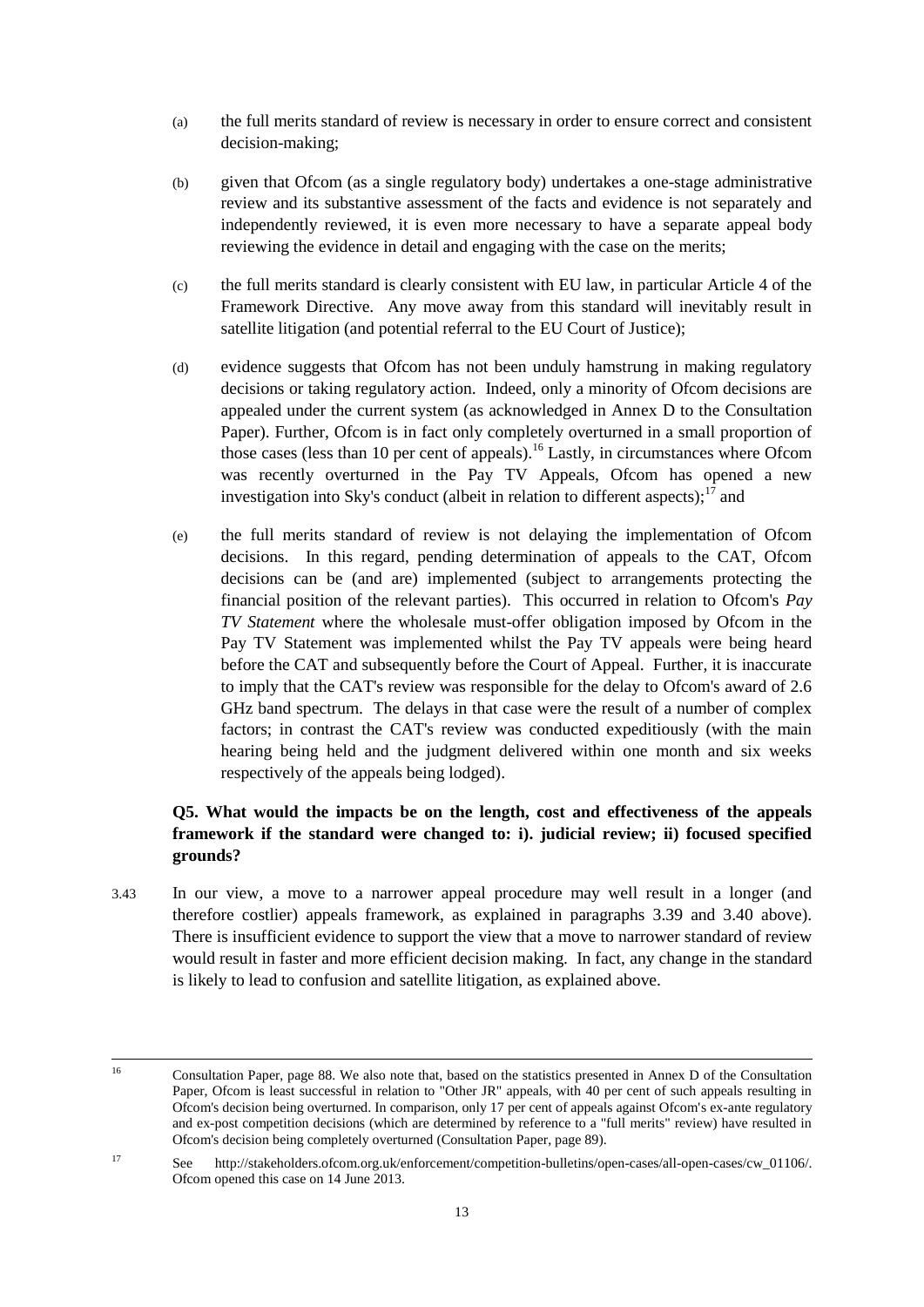3.44 We also believe that such a change would render the appeals framework less effective as it would be less able to identify and correct substantively wrong and/or inconsistent decisions.

# **Q6. For decisions under the Competition Act 1998 (which do not involve setting the level of penalties) do you agree that there should be a change in the standard of review? If so, should this be to a judicial review, a focused 'specified grounds' approach, or something different?**

- 3.45 No, we do not agree. There are compelling reasons for retaining the existing full merits review (please refer to our introductory comments at paragraphs 3.1-3.32 above and the responses to questions 1, 2 and 3 above).
- 3.46 In this connection, we would add that it would be wholly inappropriate to subject decisions of a quasi-criminal nature to a judicial review standard, not least given the severe repercussions of any such decisions (including very substantial fines, significant long-term damage to brands and reputation, director disqualification orders, exposure to damages actions, exposure to an uplift in fines imposed in respect of any subsequent competition law infringements due to characterisation as a "recidivist", and the potential for increased interest from competition authorities in other jurisdictions).

## **Q.7 What would the impacts be on the length, cost and effectiveness of the appeals framework if the standard were changed to: i). judicial review; ii) focused specified grounds?**

3.47 A move to either a judicial review standard or a focused specified grounds standard would in our view likely result in lengthier and costlier appeals and a less effective appeals framework. Please refer to our introductory comments at paragraphs 3.1-3.32 and the responses to questions 1, 2 and 3 above.

# **Q.8 For price control decisions in the communications, aviation, energy and postal services sectors, do you agree that there should be a change in the standard of review? If so, should this be to judicial review, a focused and consistent 'specified grounds' approach, or something different?**

3.48 Given the significant institutional and legislative changes that have recently taken place and are currently taking place, the Committee is of the view that it would be more appropriate for these changes to "bed in" before considering whether any further changes need to be made.

## **Q.9 What would the impacts be on the length, cost and effectiveness of price controls appeals in these sectors if the standard were changed to: i). judicial review; ii) focused specified grounds?**

3.49 Given the recent changes in relation to price control decisions, it is difficult to comment on the extent to which a change to the standard of review would affect the length, cost and effectiveness of price control appeals. In any event, it strikes us that there is a real risk that a more limited standard of review would lead to longer, costlier and less effective appeals for the same reasons as those set out in response to questions 1 and 2 above.

## **Q.10 Bearing in mind the proposals that the NI Executive has already consulted upon in relation to electricity and gas; to what extent should the changes proposed in this consultation be extended to Northern Ireland?**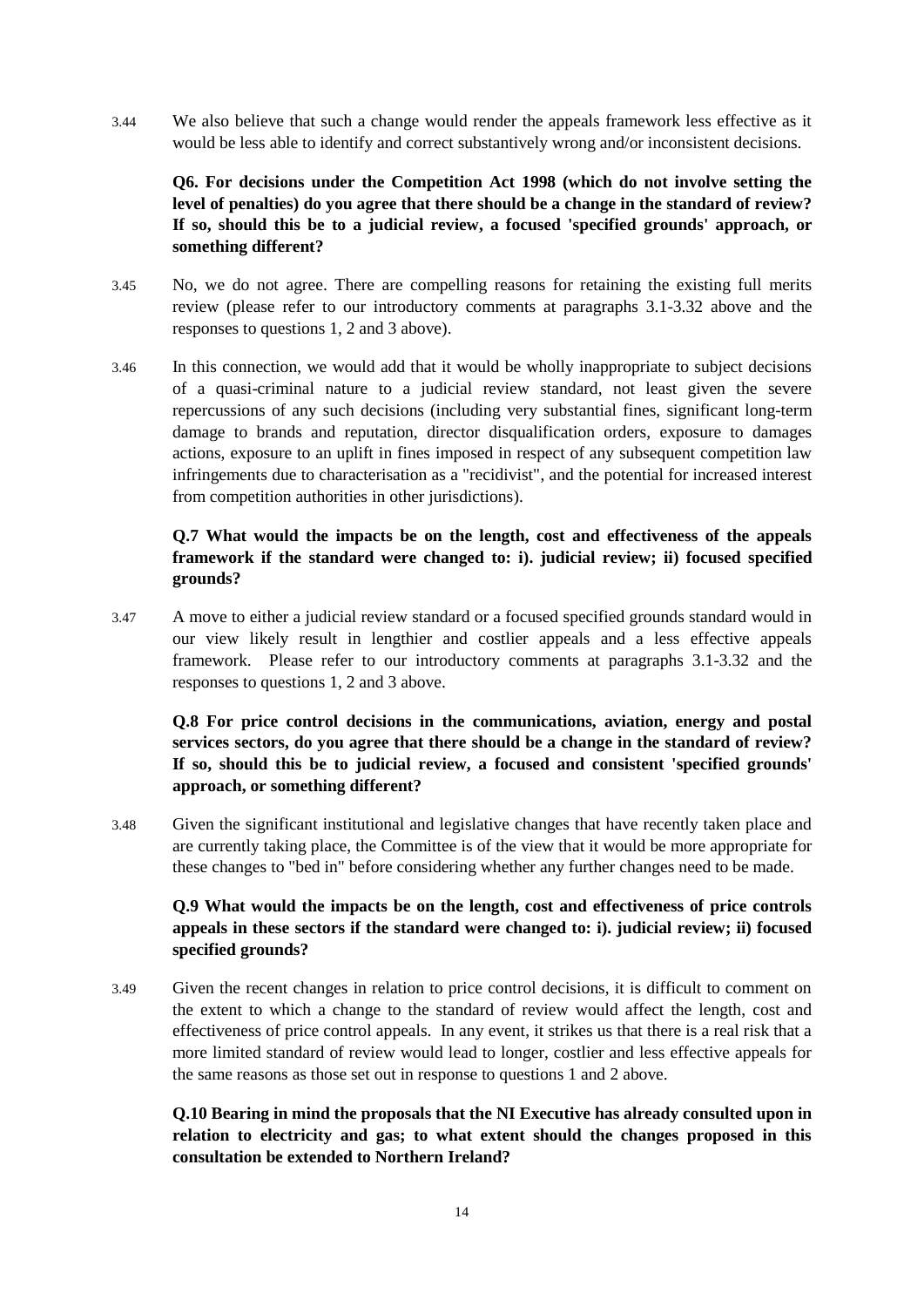3.50 No comment.

**Q.11 What do you think the costs and benefits might be of moving to a direct appeal approach in the rail sector with either i) a judicial review standard or ii) a specified grounds approach?**

3.51 No comment.

**Q.12 Are there any legal or other reasons why other regulatory decisions should be heard on an appeal standard other than judicial review? If so, which decisions and why?**

3.52 We consider that there are compelling reasons for maintaining a full merits review by the CAT where it currently exists. We refer to our introductory comments on the standard of review in paragraphs 3.1-3.32 above.

# **Q.13 What would the impacts be on the length, cost and effectiveness of other regulatory appeals if the standard were changed to: i). judicial review; ii) consistent specified grounds?**

3.53 We consider that changing the standard of review could lead to longer, costlier and less effective regulatory appeals and end-to-end decision-making in general. We refer to our introductory comments on the standard of review, in particular at paragraphs 3.16-3.25, and our responses to questions 3 and 5 above.

## 4. **APPEAL BODIES AND ROUTES OF APPEAL (CHAPTER 5)**

## **Introductory comments**

4.1 As a preliminary observation, the CLLS welcomes and agrees with the Government decision to retain a specialised CAT. In our experience, the CAT has been a great success and offers a number of significant benefits, including specialised expertise, flexibility and speed. As explained further below, we agree that there are potential advantages to having licence condition modification decisions and price control decisions reviewed directly by the CC/CMA without the need for referral by the CAT. However, in all other cases, we consider that the CAT is best placed to hear appeals of both competition and other regulatory decisions.

## **Response to specific questions asked in the Consultation Paper**

## **Q.14 Are there any reforms of the CAT's Rules the Government should make to achieve its objectives set out in paragraph 5.9?**

- 4.2 In general, in our experience, the existing CAT's Rules already enable to the CAT to meet the objectives set out the paragraph 5.9. We note that the CAT's Rules specifically provide the CAT with the flexibility to make any such directions "*it thinks fit to secure the just, expeditious and economical conduct of the proceedings*."<sup>18</sup>
- 4.3 The CAT has shown itself to be willing and able to use its existing broad case management powers to ensure that appeals are conducted efficiently and expeditiously, as is well illustrated by the *Construction* appeals. However, we do have concerns about the CAT's

<sup>18</sup> CAT Rules, 19(1).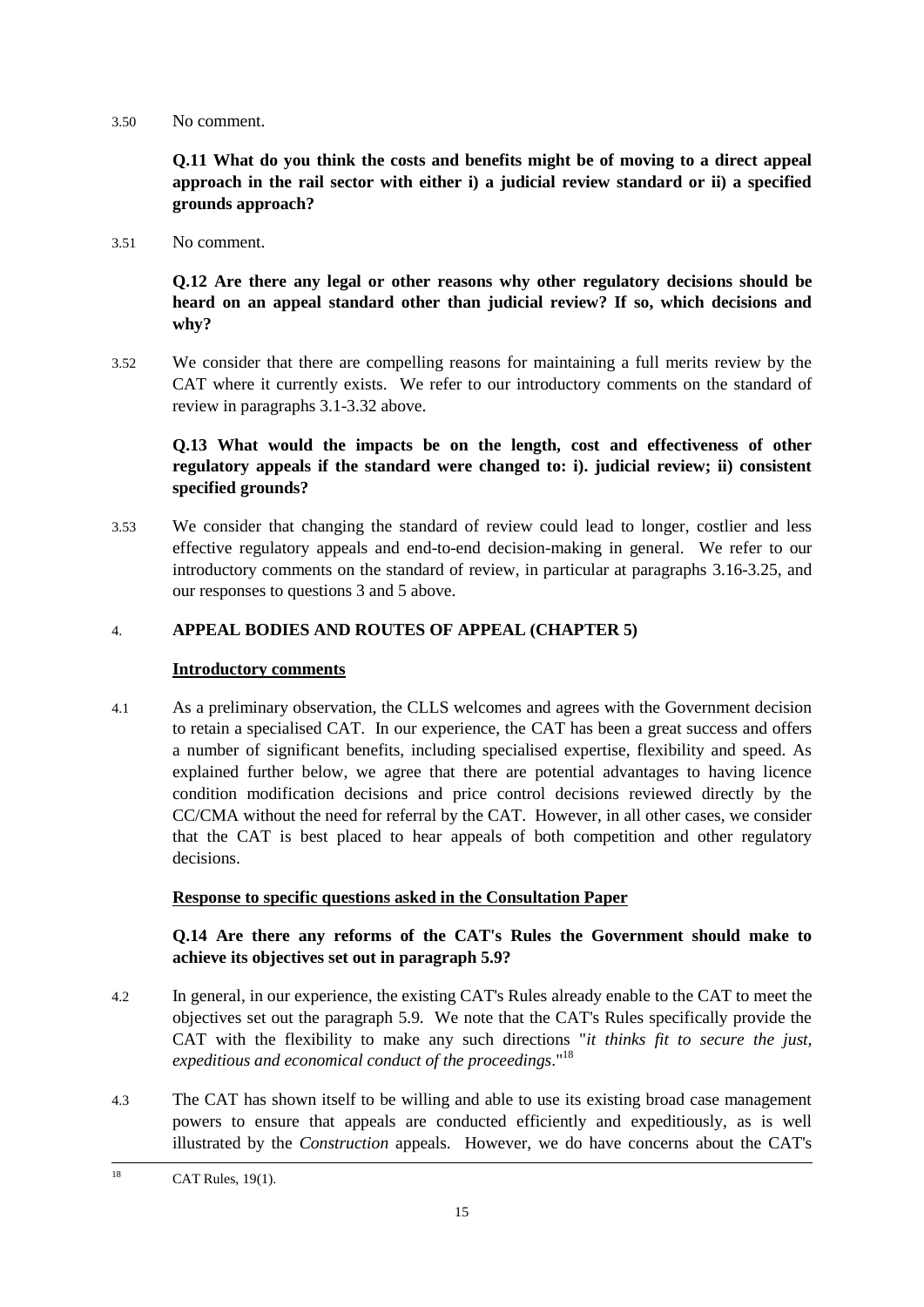willingness to grant extensions in relation to the filing of defences in enforcement appeals. The overall timetable could be compressed if the CAT's Rules were applied more strictly, in particular, Rule 14 which requires the filing of the Defence within six weeks of receiving a copy of the Notice of Appeal. We would suggest that extensions should only be granted in exceptional circumstances and not as a matter of course. Further, we would suggest that the possibility of moving directly to skeleton arguments, rather than to replies and rejoinders, should be considered in more cases.

# **Q.15 Do you agree that the relevant Chief Justice should be able to deploy judges at the level of the High Court or their equivalents in Scotland and Northern Ireland to sit as a Chairman of the CAT?**

- 4.4 We welcome the proposal to enable the relevant Chief Justice to deploy appropriate judges to sit as a chairman of the CAT if they are High Court Judges of England and Wales or of an equivalent in Northern Ireland or Scotland. We agree that removing unnecessary bureaucratic barriers would be helpful.
- 4.5 We would suggest that consideration should also be given to having a specific, shorter list of judges from the Queen's Bench, Commercial and Chancery divisions (and their equivalents in Northern Ireland and Scotland) with specific expertise in competition law and regulatory matters. Where the CAT is hearing appeals by reference to a judicial review standard (for example in relation to existing market investigation and merger control appeals of CC/CMA decisions and judicial reviews of disputed decisions arising during the course of Competition Act investigations (see response to question 27 below)), we would also suggest that a similar approach be taken so that judges who have expertise in competition and judicial review cases should be considered as potential CAT chairmen.

## **Q.16 Do you agree that these judicial office holders should not be limited to a term of 8 years? Please include any views you may have concerning the 8 year term limit and CAT Chairman that do not hold another judicial office.**

4.6 We agree that these judicial officers should not be limited to a term of 8 years. We also consider that the 8 year term limit should not apply to CAT Chairmen who do not hold another judicial office. The current limit is unique to CAT judges and we do not believe there is any justification for treating them differently from other judges. Further, the current 8 year limit inevitably rules out a significant number of knowledgeable and experienced judges.

# **Q.17 Do you agree that the CAT should be permitted to sit with a single judge (without panel members)?**

4.7 We note that the CAT Rules already permit the President or the Chairman to sit alone in relation to interim relief and case management issues (see CAT Rule 62). However, we welcome the proposal to expand the ability of the CAT to sit with a single judge in appropriate cases, for example, in cases dealing with discrete points of law. We do believe, however, that certain safeguards should be introduced, specifically, that the President should decide which cases should be heard by a single judge on a case by case basis (rather than this being mandatory for certain types of cases) and following consultation with the relevant parties.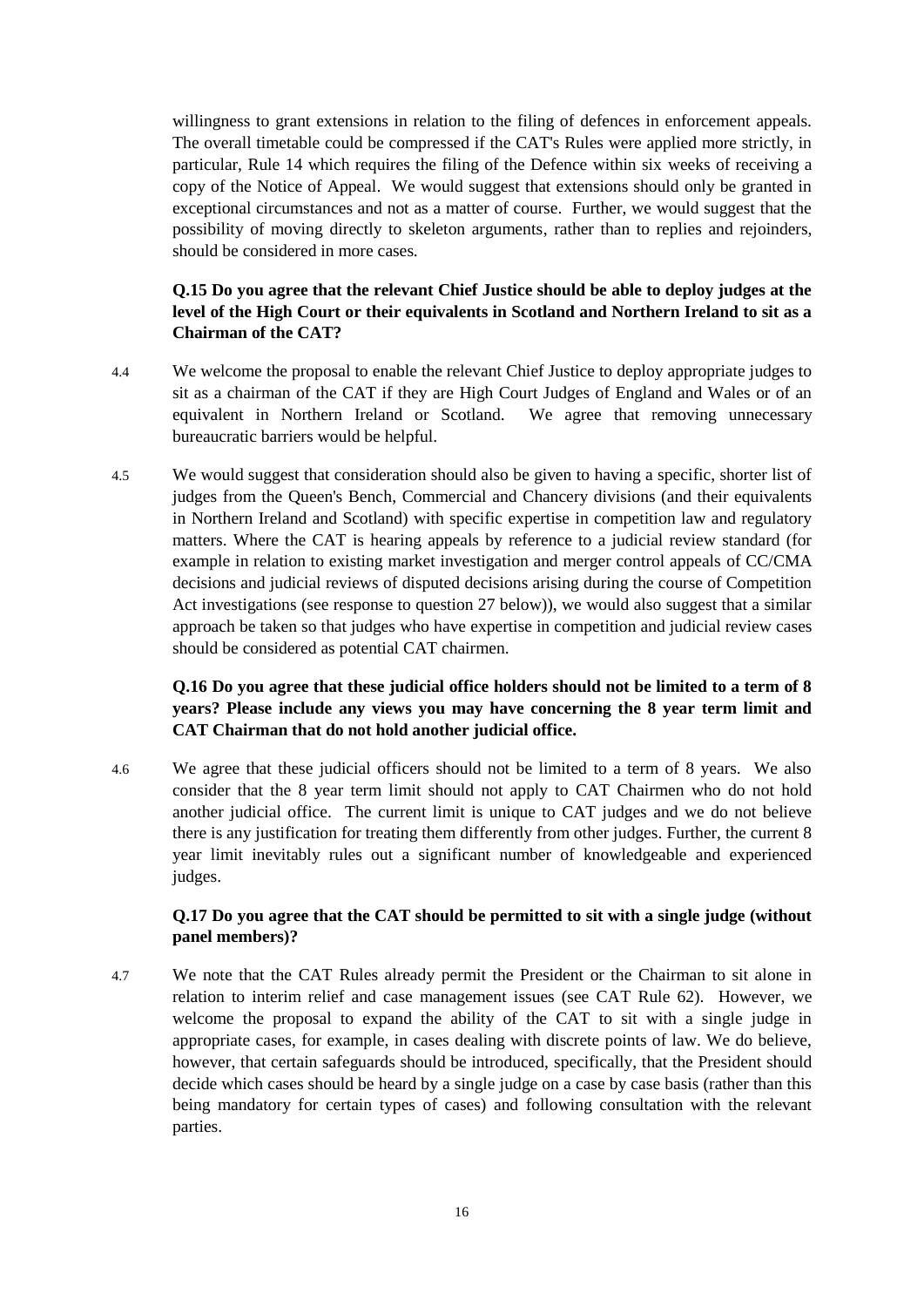## **Q.18 Do you agree that the Competition Commission should continue to hear appeals against price control and licence modification decisions?**

4.8 Yes. We believe that the CC has extensive relevant experience in undertaking the type of detailed analysis required in appeals against price control and licence modification decisions, in particular in relation to accounting and profitability analysis. It will however be important to maintain and preserve this experience following the creation of the CMA.

# **Q.19 Do you agree that the process for bringing appeals against price control decisions in the communications sector should be simplified so that these appeals go directly to the Competition Commission? If so, would the Civil Aviation Act 2012 be an appropriate model to follow?**

4.9 Yes. We agree that it would be more efficient for such appeals to be simplified so that they go directly to the Competition Commission (subject to the possibility of judicial review by the CAT). Given that the Civil Aviation Act 2012 model is new and has not been sufficiently tested, we are not in a position to recommend it as an appropriate model to follow.

#### **Q.20 Do you agree that the CAT is the most appropriate appeal body to hear appeals against ex-ante regulatory decisions?**

4.10 Yes (with the exception of price control and licence modification decisions as discussed in response to question 17 above). As previously noted, the CAT has significant crossdisciplinary expertise in a wide range of relevant fields, including law, economics and business, and is therefore well-placed to hear and determine such appeals.

# **Q.21 Do you agree that Energy Code modification appeals should be heard by the CAT rather than the Competition Commission?**

4.11 Yes, we agree that such appeals should be heard by the CAT rather than the Competition Commission, because they are adversarial in nature.

## **Q.22 Do you agree that there should be a single appeal body hearing enforcement appeals?**

**Q.23 Do you think the High Court (or Court of Session in Scotland or High Court of Northern Ireland) or the CAT would be the most appropriate appeal body to hear enforcement appeals?**

- 4.12 We comment on questions 22 and 23 together.
- 4.13 We agree that there are advantages in having a single appeal body hearing appeals against enforcement decisions as to whether a firm has breached its licence or other statutory or regulatory requirements.
- 4.14 We note that these appeals can raise complex economic and regulatory issues. Accordingly, we think that there are significant advantages in the CAT, a specialised tribunal with extensive relevant expertise, hearing such appeals.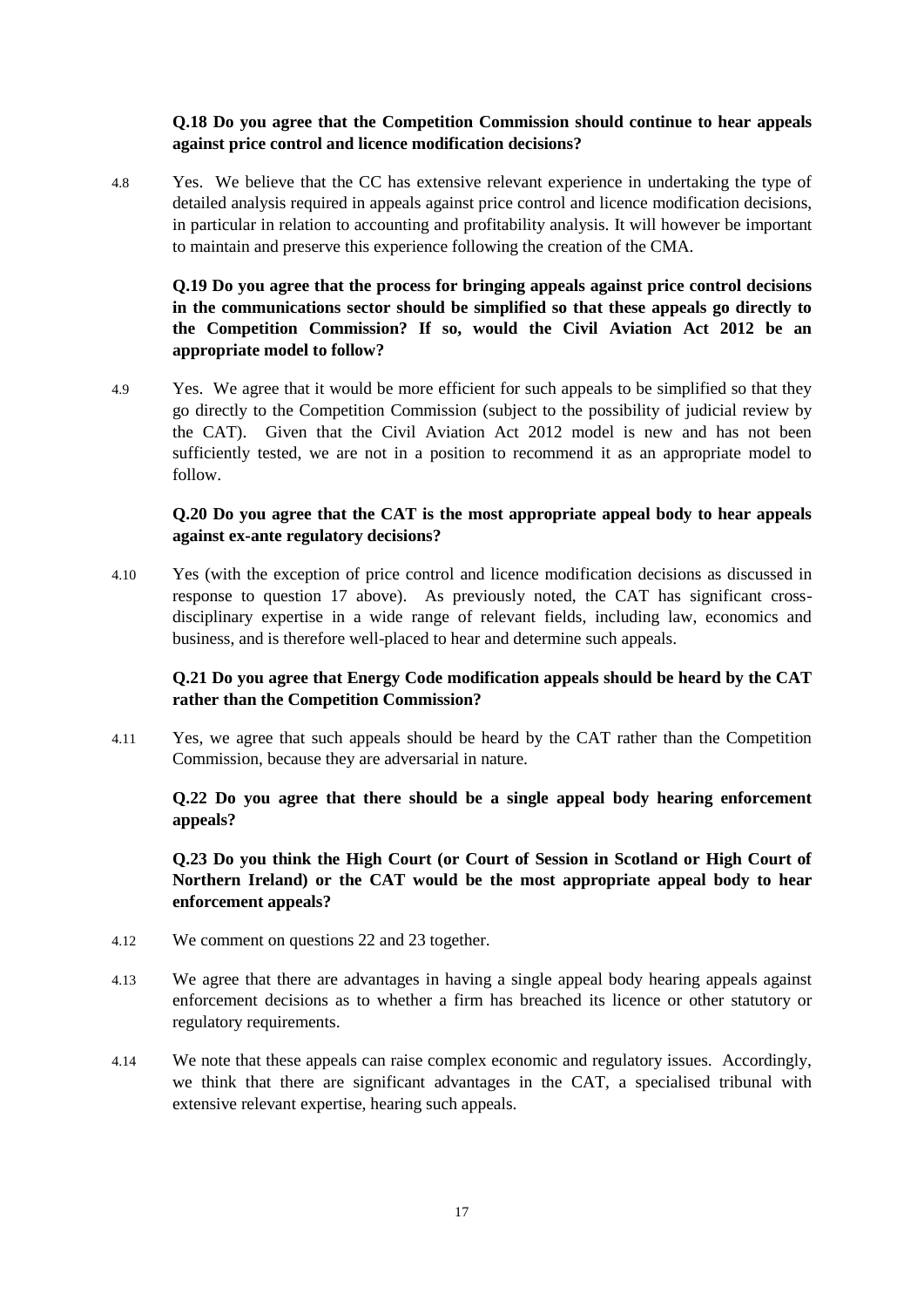**Q.24 Bearing in mind the proposals already agreed by the NI Executive and the legislative process which is underway covering enforcement appeals relating to financial penalties, are any further changes required in Northern Ireland?**

4.15 No comment.

**Q.25 Do you agree that there should be a single appeal body hearing dispute resolution appeals?**

**Q.26 Do you think the High Court (or Court of Session in Scotland or High Court of Northern Ireland) or the CAT would be the most appropriate appeal body to hear dispute resolution appeals?**

- 4.16 We comment on questions 25 and 26 together.
- 4.17 We agree that there are advantages in having a single appeal body hearing dispute resolutions appeals both in the communications sector and in other regulated sectors.
- 4.18 We note that these appeals can raise complex economic and regulatory issues. Accordingly, we think there are significant advantages in the CAT, a specialised tribunal with extensive relevant expertise, hearing such appeals.

## **Q.27 Do you agree that the CAT should have jurisdiction to hear judicial reviews under the Competition Act 1998?**

- 4.19 Yes, we agree that the CAT should have jurisdiction to hear judicial reviews under the Competition Act 1998 (whilst retaining the parallel competences of the High Court and its equivalents in Scotland and Northern Ireland, and allowing for the transfer of cases where appropriate).
- 4.20 In our experience, the current position can lead to undue delays and related costs as illustrated, for example, by the *City Hook* litigation referred to in paragraph 5.42 of the Consultation Paper and more recently in the context of the *Construction* litigation (specifically the successful judicial review by Crest Nicholson  $PLC^{19}$ ).
- 4.21 Further, as discussed in response question 15 above, consideration should be given to whether judges from the Queen's Bench division (and their equivalents in Northern Ireland and Scotland) who have extensive expertise in competition judicial review cases should sit as CAT chairmen in such cases.

## 5. **GETTING DECISIONS AND INCENTIVES RIGHT (CHAPTER 6)**

#### **Response to specific questions asked in the Consultation Paper**

**Q.28 Do you agree with the proposal to increase the use of confidentiality rings at the administrative stage of decision-making?**

**Q.29 If so, how do you see such rings operating? Should there be a role for the CAT in supervising them? Who should they be extended to and what sanctions should be available for the breach of such rings?**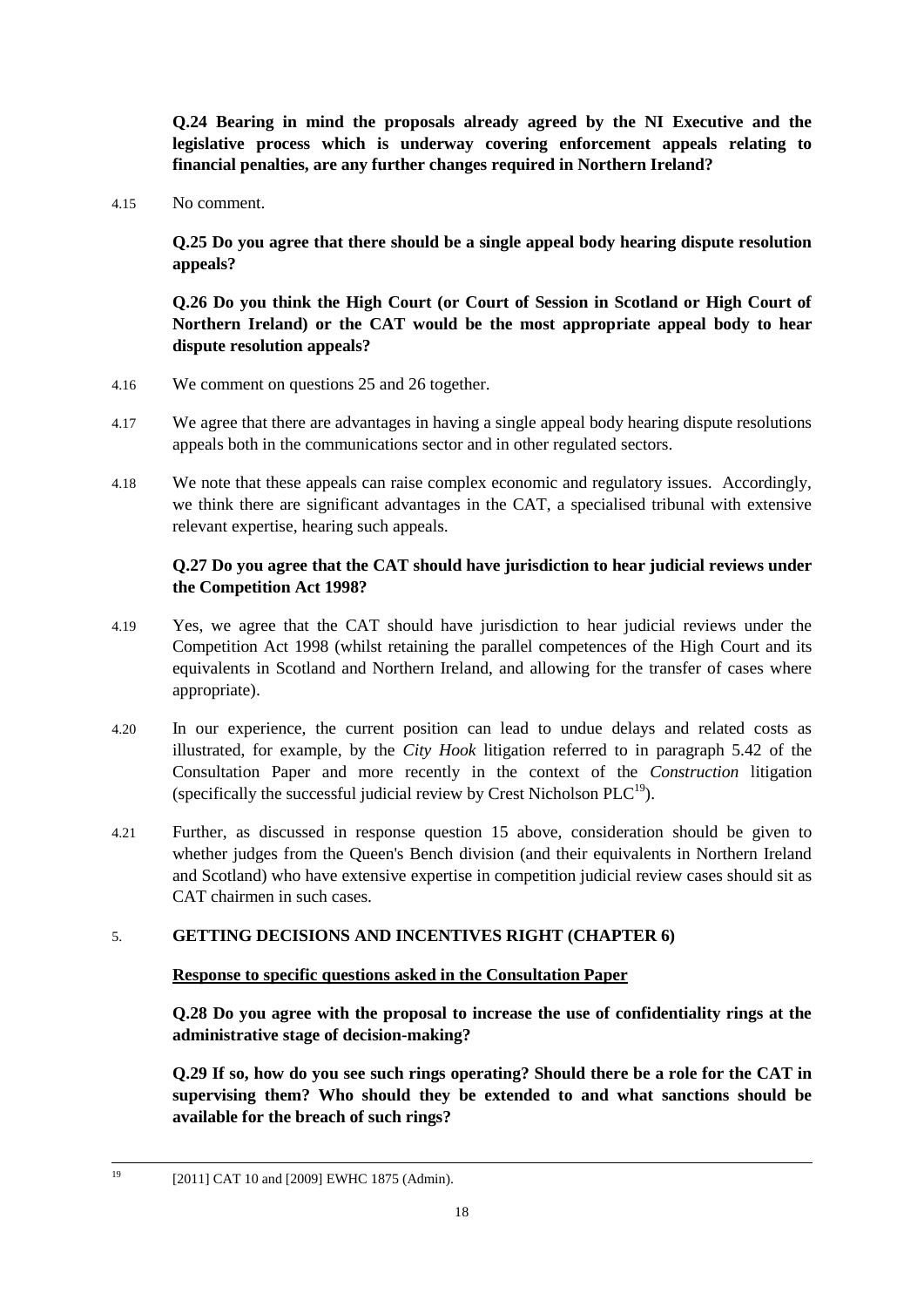- 5.1 We comment on questions 28 and 29 together.
- 5.2 The use of confidentiality rings is already sometimes considered by the UK competition authorities and regulators at the administrative stage as an alternative to a time-consuming redaction process, in order to streamline the access to the file process. However, we agree in principle that increasing the use of confidentiality rings at this stage, and in particular giving the competition authorities and regulators the power to *impose* confidentiality rings (rather than simply requesting the parties voluntarily to consent to their use), could provide a helpful tool in striking the necessary balance between granting access to the file to ensure relevant information is made available to the party/ies under investigation in preparing their defence (thereby also reducing the likelihood of a subsequent appeal) and the desirability of protecting confidential business secrets.
- 5.3 As recognised in the Consultation Paper, confidential data is often crucial to both regulatory and competition decisions, and we agree that making such information available at the administrative stage is likely to assist parties in fully understanding the case against them, and responding to those allegations. We also agree that this, in turn, should hopefully lead to better decision-making and reduce the likelihood of appeals.
- 5.4 Disclosing confidential information via a confidentiality ring at the administrative stage might also help reduce delays at the appeal stage (if an appeal is nonetheless brought), as parties would be less likely to seek permission to amend their pleadings in light of information first disclosed into a confidentiality ring at the appeal stage if their advisers had the opportunity to review such information at an earlier stage.
- 5.5 However, we would emphasise that (as in other contexts) a key issue will be determining who can be admitted to such confidentiality rings. In our experience, limiting a confidentiality ring to the parties' external advisers (lawyers, economists, etc) can often be problematic because, whilst it is often very helpful in informing those advisers' assessment of the case, they are then constrained (at least to some degree) in giving their clients advice which is sufficiently reasoned to be persuasive and effective. Moreover, external lawyers and economists are often not best placed to understand and interpret the documents and data which are being disclosed via the confidentiality ring (which may give rise to rights of defence concerns). In this connection, clients would not even have access to the nonconfidential versions of documents. In practice, therefore, it may be beneficial to extend the confidentiality ring to include in-house lawyers and, in exceptional circumstances, the relevant decision-makers within the company, such as members of the regulatory finance team.
- 5.6 It would of course be essential to ensure that the appropriate safeguards were put in place to minimise the risk of onward disclosure beyond the confidentiality ring, particularly where confidential information was being disclosed to internal advisers and, in exceptional circumstances, decision-makers within the company – for example, information barriers might be required to exclude those within the company who might benefit commercially from access to the confidential information, such as those responsible for sales, pricing, business strategy etc. If this would be problematic in a given case, then we would suggest that this would be a clear indicator that the use of a confidentiality ring is not appropriate in that particular case. Where a confidentiality ring is put in place, appropriate sanctions would clearly also be required to deter breaches of confidentiality undertakings entered into in this context.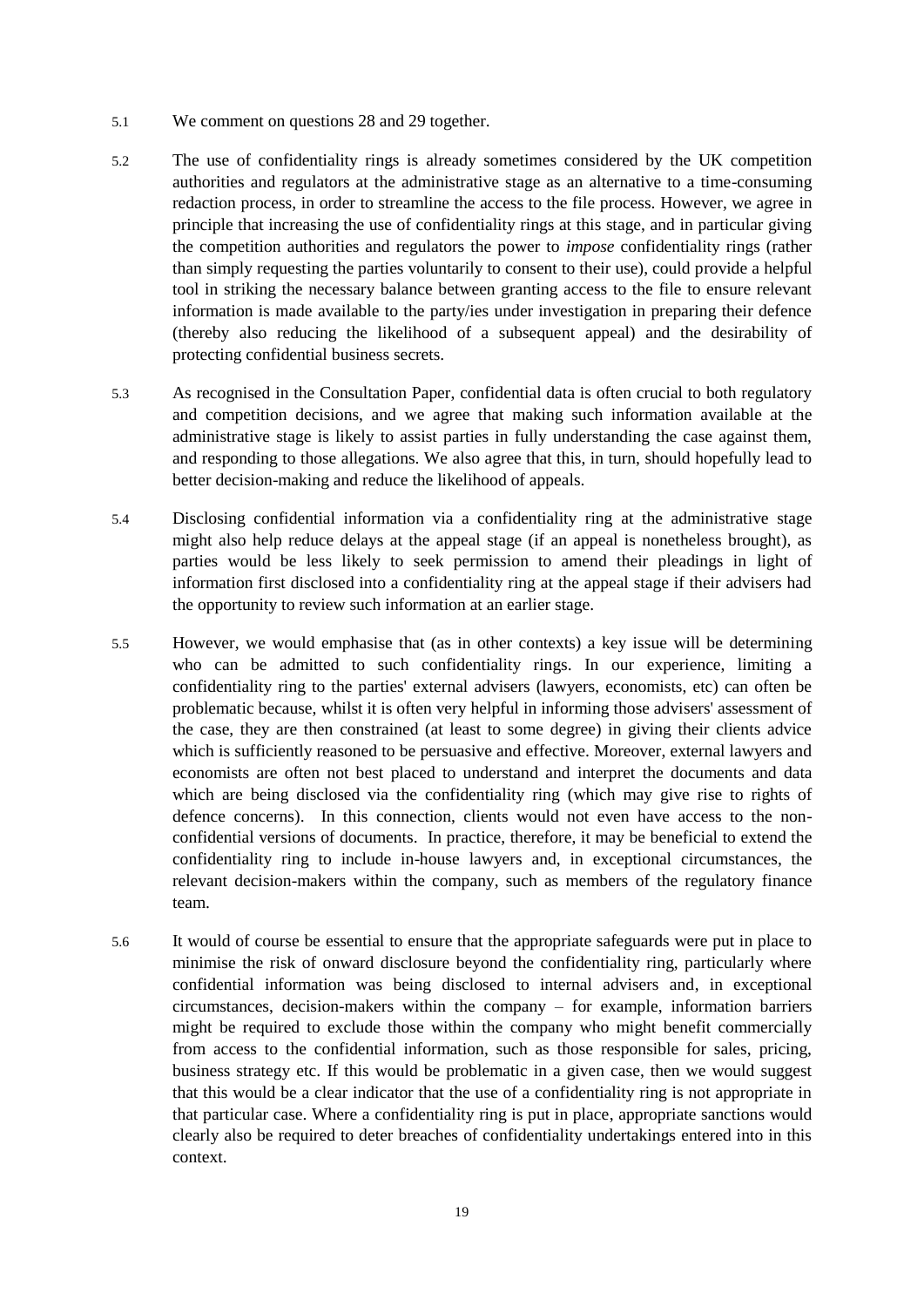- 5.7 The approach adopted would also need to take into account the type of case and the specific circumstances of the case in question – for example, in the case of price control reviews, which inevitably involve consideration of detailed confidential business information and future plans, it is questionable whether internal advisers should be given access to such information even on a restricted basis. In contrast, a wider confidentiality ring with safeguards might be more appropriate in historic antitrust or licence breach investigations, although this would still need to be considered on a case-by-case basis. We also note in this regard that many smaller companies may not have external/specialist in-house lawyers, which may make it difficult to use a confidentiality ring in practice.
- 5.8 We would therefore suggest that before a confidentiality ring is adopted at the administrative stage the parties involved should be given an opportunity to make submissions to the relevant regulator on any proposed use of a confidentiality ring. Furthermore, the use of confidentiality rings at the administrative stage should not be automatic in all cases: care will need to be taken to balance the advantages and disadvantages of doing so in the particular circumstances of each individual case.
- 5.9 We consider that where a confidentiality ring is put in place at the administrative stage, there should be a role for the CAT in supervising them, in terms of approving the terms of proposed arrangements, determining any dispute which might arise and imposing sanctions for breach.
- 5.10 Oversight by the CAT could also lead to important benefits as it should encourage regulators to draw upon the CAT's extensive experience in implementing and managing confidentiality rings, including taking full advantage of the CAT's tried and tested confidentiality undertakings. A consistent approach by regulators to the structure and requirements of such undertakings would reduce the time spent by parties and the regulators drafting and negotiating their terms. In our experience, in utilising confidentiality rings at the administrative stage under the current regime, regulators (in particular the CC) can depart significantly from the CAT's approach, which can lead to considerable negotiation, cost and delay.
- 5.11 Finally, we note that the CMA has recently proposed in its draft statement of policy and approach in relation to transparency and disclosure (published for consultation in July 2013) that it "*may use confidentiality rings at access to file stage* [in CA98 investigations] *to handle the disclosure of confidential information, to a defined group of persons, where there appear to be identifiable benefits in doing so*." The draft CMA statement refers to a further CMA guidance document in which detail on this procedure is to be set out, but that further document will not be published for consultation until 17 September 2013, after the BIS consultation on reform of the appeals framework closes. We would suggest that the procedure followed for the use of confidentiality rings at the administrative stage in competition cases should, at least in terms of general principles, be the same as in regulatory cases, and that BIS and the CMA should, to the extent they are not doing so already, work closely in this regard.

## **Q.30 Do you agree that the factors the CAT should take into account in exercising its discretion to admit new evidence in antitrust and Communications Act cases should be set out in statute along the lines proposed?**

5.12 As a preliminary point, the use of the term "new evidence" in this context is potentially rather misleading. What is under consideration here is not new evidence as such (as in the case of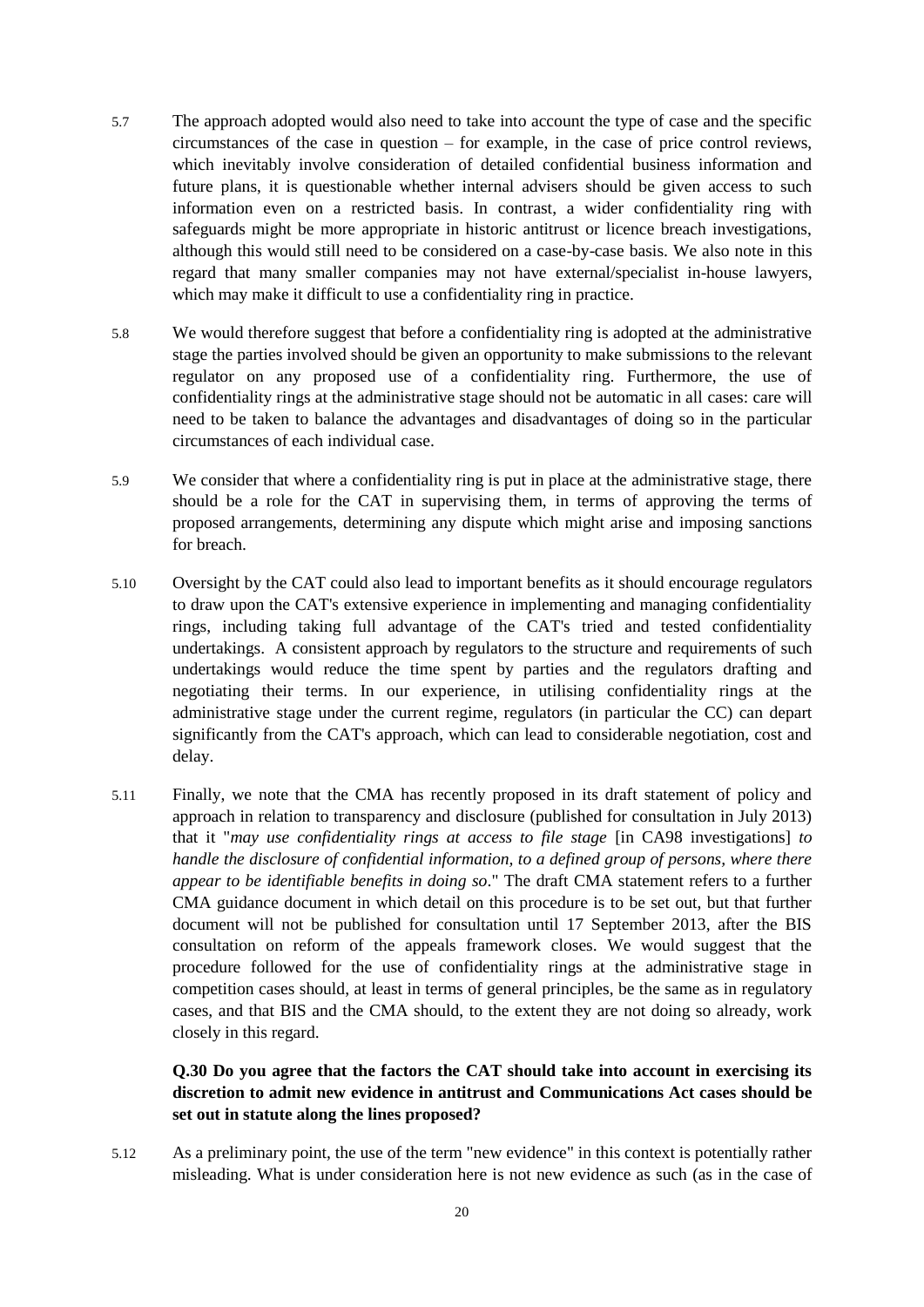new evidence adduced before a court of appeal that had not been adduced before the court of first instance), but rather material which, for whatever reason, was not made available to the regulator by the parties (or, in some cases, made available to the parties by the regulator  $^{20}$ ) during the administrative stage. However, for the purposes of this response we have adopted the terminology used in the Consultation Paper.

- 5.13 We welcome the acknowledgment in the Consultation Paper that there is no evidence of parties "gaming the system" by deliberately withholding relevant material in order to adduce it for the first time during an appeal.<sup>21</sup> This would be a particularly risky approach for parties to adopt, and it is not something which we have come across in practice. Where material which was available at the administrative stage is produced by the parties for the first time on appeal, in practice this is usually because the parties did not realise that the material was relevant at the earlier stage. For example, where the OFT's assessment of an alleged competition law infringement changes between the Statement of Objections and the final decision, material which was previously considered irrelevant may unexpectedly become relevant (and to deny parties the right to adduce such "new" evidence in response to the decision on an appeal in such circumstances would be manifestly unjust).
- 5.14 With regard to the admission of "new" evidence before the CAT on appeal, we note that the CAT's current rules already permit it to admit or exclude evidence, or to limit its use, where this is required in the interests of justice.<sup>22</sup> It also has the power to sanction any "late" production of evidence through its wide discretion to make costs orders.<sup>23</sup> The CAT has demonstrated that it is capable of using its existing powers and exercising its discretion appropriately on a case-by-case basis. Indeed, the CAT's practice in relation to admissibility of evidence not previously considered at the administrative stage was expressly endorsed by the Court of Appeal in *British Telecommunications Plc v OFCOM,<sup>24</sup>* where the Court of Appeal also rejected a request from OFCOM to lay down a more precise test to be followed. Furthermore, and contrary to the implication in the Consultation Paper, in our experience it is not the case that such "new" evidence is routinely admitted by the CAT on appeal under the present system, or that this prolongs proceedings and places the regulator at a disadvantage.
- 5.15 We do not therefore consider it necessary to set out in statute the factors the CAT should take into account in exercising its discretion to admit "new" evidence in either antitrust or Communications Act cases. The case for change has not been made out in the Consultation Paper. The underlying principle should continue to be that, if relevant evidence does not come to light (or the relevance of certain material does not become clear) until after the administrative stage has concluded, the CAT should be permitted to consider that evidence in determining the appeal if it considers it appropriate to do so in the interests of justice. Imposing additional restrictions by providing in statute that "new" evidence should not be

<sup>20</sup> <sup>20</sup> For example, in the *Tobacco* case, the OFT did not disclose a crucial report by Professor Schaffer until the appeal stage, even though this material was available to it at the administrative stage.

<sup>21</sup> Consultation, paragraph 3.23.

<sup>&</sup>lt;sup>22</sup> In particular, Rules 19(2)(e) and 22 of the Competition Appeal Tribunal Rules 2003 (SI 2003/1372) ("the 2003 Rules").

<sup>23</sup> See Rule 55 of the 2003 Rules.

<sup>24</sup> *British Telecommunications Plc v OFCOM* [2011] EWCA Civ 245. In that case, OFCOM misstated the ambit of its own investigation to BT (the party seeking to admit "new" evidence) which meant that BT was unaware of precisely what evidence it needed to adduce until a very late stage in proceedings. The Court of Appeal made clear in that case that the CAT retained a broad discretion to admit new evidence, not least because, although these cases are referred to as "appeals", they are actually the first time that very important regulatory decisions are the subject of judicial scrutiny.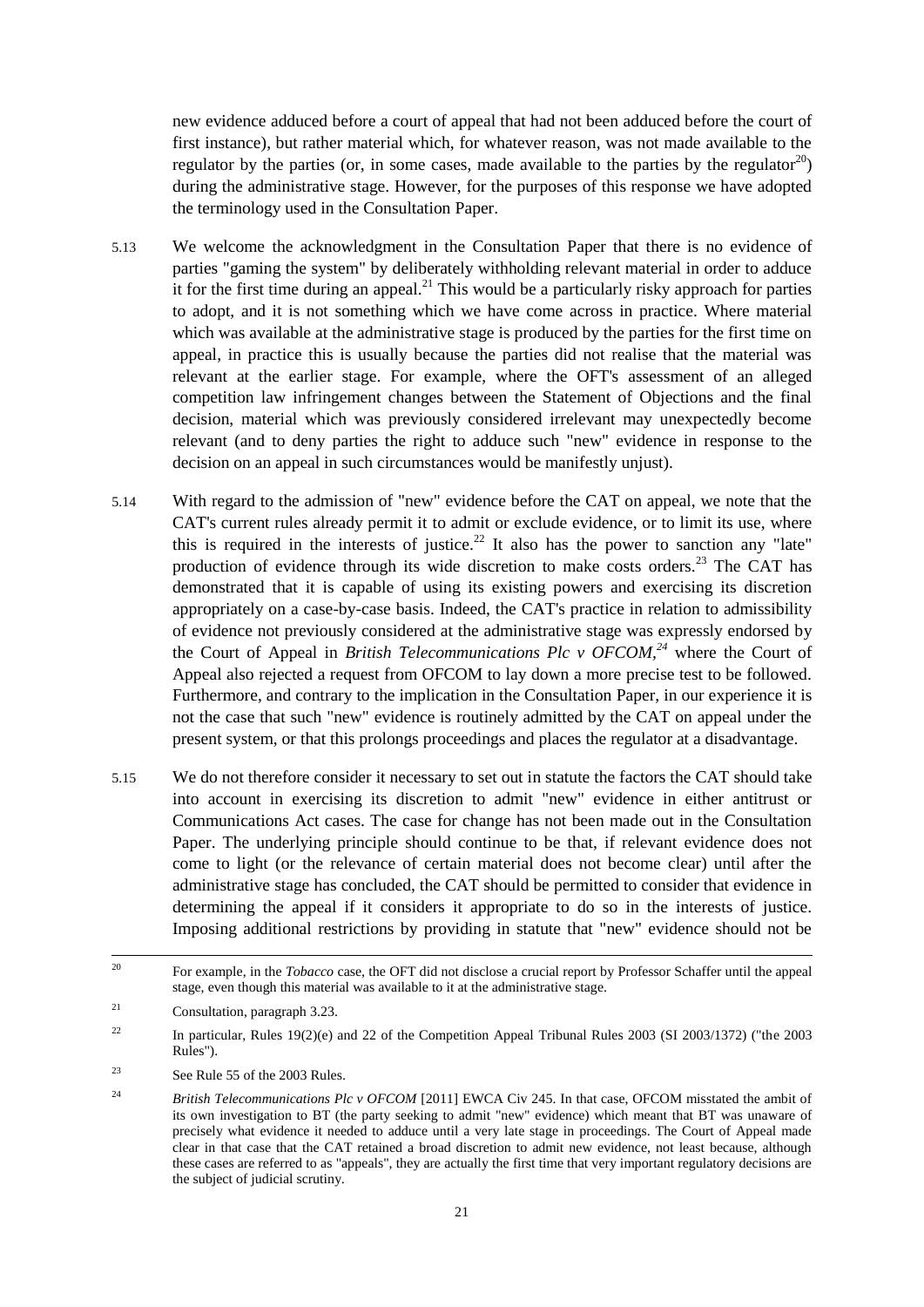admitted unless it can be shown to be significant and relevant to the aspect of the decision which is being appealed, and that there are good reasons why the evidence was not produced earlier, would in practice be likely to lead to additional and longer appeals (contrary to the Government's intentions) as parties seek to dispute the admission or exclusion of material by reference to the statutory criteria.

5.16 We also note in this regard that in some cases it may be expedient to admit "new" evidence even where it could theoretically have been placed before the regulator (or before the parties) at the investigation stage, on the ground that to admit the evidence at the appeal stage reduces the risk of subsequent appeals to the Court of Appeal, and the related additional costs and delays which would be associated with that.

#### **Q.31 Do you agree that the approach to new evidence in Schedule 2 to the Civil Aviation Act 2012 should be applied to other price control appeals?**

5.17 The regime introduced by Schedule 2 to the Civil Aviation Act 2012 has only recently been introduced and is largely untested. We would therefore be cautious about adopting it as a model to be applied to other price control appeals at this stage. This is particularly so in circumstances where the existing procedural rules are adequate to enable the CAT to control the extent to which any "new" evidence is permitted to be adduced on appeal (as explained above). This was illustrated in the price control context by the recent *Mobile Call Termination Appeals*, in which the CAT (upheld on appeal by the Court of Appeal) was sceptical as to whether, in the context of a price control determination, new evidence would be admitted in circumstances where a party had had the opportunity to adduce the evidence at an earlier stage in proceedings, and was therefore arguably "*the author of its own misfortune*".

**Q.32 Do you agree that when successful the regulator should be awarded its costs unless the regulator's conduct can be characterised as being unreasonable or there are exceptional circumstances; and that when unsuccessful, costs should not be awarded against it unless the regulator's conduct can be characterised as having been unreasonable, unless there are exceptional circumstances?**

**Q.33 Do you agree regulators should be encouraged to claim their full costs, including internal legal costs?**

- 5.18 We comment on questions 32 and 33 together.
- 5.19 As a matter of principle, while we agree that costs should create a *"disincentive on parties to appeal where there is no merit in the arguments being brought"* (paragraph 6.21 of the Consultation Paper), by the same token there should be a disincentive for regulators to take decisions which lack merit or proper reasoning. There is no justification for an asymmetry where the appellant which is in the wrong is exposed to costs liability, but the regulator which is in the wrong is protected from costs liability, as appears to be proposed in the Consultation Paper.
- 5.20 This is also relevant to the general principle outlined in our responses to the specific questions asked in the Consultation Paper on the standard of review (Chapter 4 of the Consultation Paper). The right to appeal against incorrect administrative decisions is important intrinsically both as a matter of justice and as a matter of human rights, as well as contributing to improving regulatory decision making: if regulators are protected from full-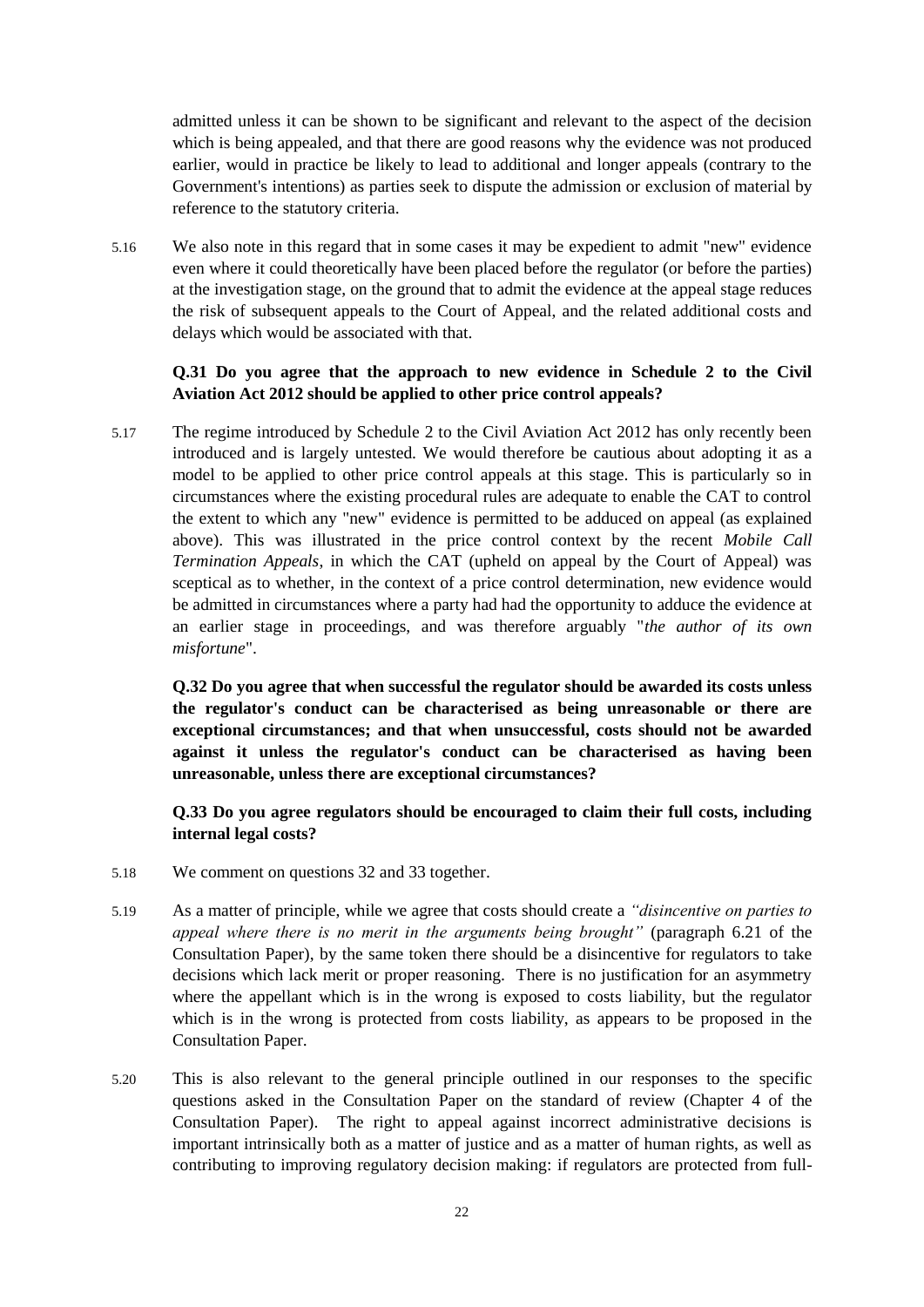merits appeals, whether through a different standard of review or through some form of protection from costs exposure, there is less likely to be rigour in their decision making.

- 5.21 The incentives for both parties and regulators need to work in a fair and symmetrical way protecting regulators from the costs consequences of bad decisions will do nothing to achieve the objective of improving administrative decision-making – indeed, it risks doing precisely the opposite. Accordingly, the asymmetrical proposal in paragraph 6.22 of the Consultation Paper – that where the regulator wins it *"should be awarded its costs unless there are exceptional circumstances"*, but where the regulator loses *"costs should not be awarded against it"* other than in specified circumstances – would be grossly unfair, contrary to all notions of equity or justice, and inimical to good administrative decision-making. It would also be likely unfairly to deter parties (and in particular SMEs) from appealing regulators' decisions, even where there are good grounds for believing that an appeal would be successful. This would be contrary to the Government's stated objective of ensuring that access to justice is available to all firms and affected parties.
- 5.22 We would therefore recommend that instead the general principle of "loser pays" should be the starting point for costs orders, whether the loser is a regulator or a private party, subject to adjustment on a case-by-case basis at the CAT's discretion (as is possible under the current CAT Rules).
- 5.23 We have no objection in principle to regulators claiming their reasonable external legal and expert costs, where they are successful, but equally where the regulator loses costs should be able to be awarded against it. We do not believe that regulators should be able to claim other costs, such as the time of internal lawyers or case officers. If regulators are to be permitted to claim such internal costs, then we consider that parties should also be able to claim these costs in the event that they are successful (i.e. a symmetrical approach should be adopted).

## **Q.34 Do you agree that the administrative bodies should be more active in scrutinising appeal grounds and should where appropriate challenge them at the CAT at an early stage?**

## **Q.35 Do you agree that the CAT should review appeals to identify and in appropriate cases reject those appeals or aspects of an appeal which stand little chance of success?**

- 5.24 We comment on questions 34 and 35 together.
- 5.25 The CAT's rules already make provision for dealing with grounds of appeal summarily and without a substantive hearing where appropriate, whether on the application of a regulator or by the CAT on its own initiative. Where an appeal has no realistic prospect of success, a "strike-out" application can be made by one of the parties at an early stage in the proceedings (although in our experience, regulatory and competition cases are often large and complex cases for which the "strike-out" process is unlikely to be appropriate). We do not consider that a case has been made out for introducing a specific obligation on the CAT to conduct an early detailed review of the merits of each appeal when first lodged. Expanding the current rules in this way to create a mandatory "initial assessment" stage also risks adding to costs and prolonging the appeals process, given the likelihood that the merits of the case will be argued at that initial stage, contrary to the Government's stated intention of streamlining the appeals process by making it as expeditious, and as inexpensive, as realistically possible.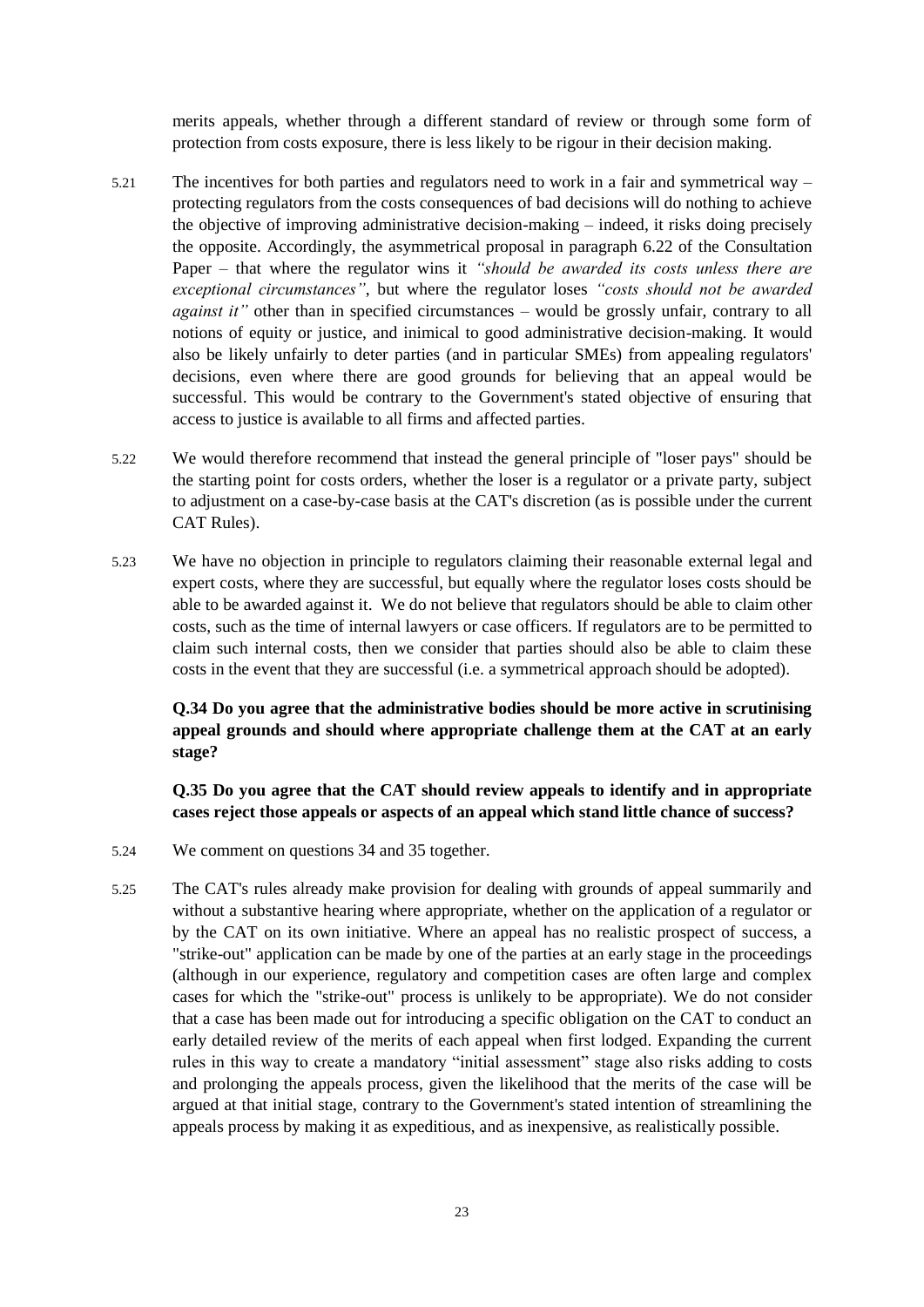- 5.26 Moreover, it is part of the existing duties of all regulators in the prudent management of their resources to consider their position on cases brought against them before the CAT, including considering if they need to take an active part (e.g. many telecoms cases are essentially commercial disputes between competitors where one is also a supplier to others), whether they can limit their involvement to issues relevant to the regulatory role, and whether there are grounds of appeal that are unmeritorious to the point where a strike out would be justified, without any need for specific additional duties to be legislated for.
- 5.27 Finally, we wish to point out that there is, in our experience, no evidence to suggest that unmeritorious appeals are being lodged. The decision to appeal against a competition or regulatory decision is not one which is taken lightly, and in practice parties are highly likely to be represented by very experienced specialist advisers and counsel, who would not encourage lodging an appeal which is founded on weak grounds and has no reasonable prospect of success.

## **Q.36 Do you consider that the principles proposed for decision-making in antitrust changes should be applied in any way to regulatory decision-making?**

- 5.28 We strongly support the proposed changes to antitrust decision making at the regulatory stage, through the change in decision-makers between investigation and final decisions, since this will (as described in paragraph 6.31 of the Consultation Paper) *"enhance the robustness of decisions and address the possibility of confirmation bias"*.
- 5.29 A further advantage, in terms of streamlining regulatory appeals, is that where there is such a decision-making process, there is a reasonable prospect that parties will be less likely to appeal against the decision or to limit themselves to narrower grounds – both because the decision is less likely to be flawed (e.g. by the effects of confirmation bias) and because the parties will have more of a sense that they have been treated fairly (rather than the same group of individuals being investigator, prosecutor, judge and jury).
- 5.30 Accordingly, where practical, we are in principle in favour of such a process being applied in other regulatory contexts, particularly where the outcome of an investigation is the imposition of a penalty on a regulated entity, or a requirement to change its business practices.
- 5.31 We do not, however, think that any similarity of process between antitrust and regulatory decisions at this stage, removes the need for a full appeal on the merits in the case of antitrust decisions, where the nature of the proceedings is recognised as quasi-criminal, and the penalties, reputational damage and other consequences in relation to follow-on actions and recidivism are significant. This requires full rights of defence, including an appeal on the merits.

## **Q.37 Are there other ways in which regulators could consult more effectively and transparently at an earlier stage, and could such moves be expected to reduce the number of appeals?**

5.32 As a general proposition, the greater the extent to which regulators consult with the parties in order to enhance transparency, the more likely it is that the decision will contain few surprises, which may serve to reduce the number of appeals.

## **Q.38 Do the regulators need more investigatory powers, such as a power to ask questions?**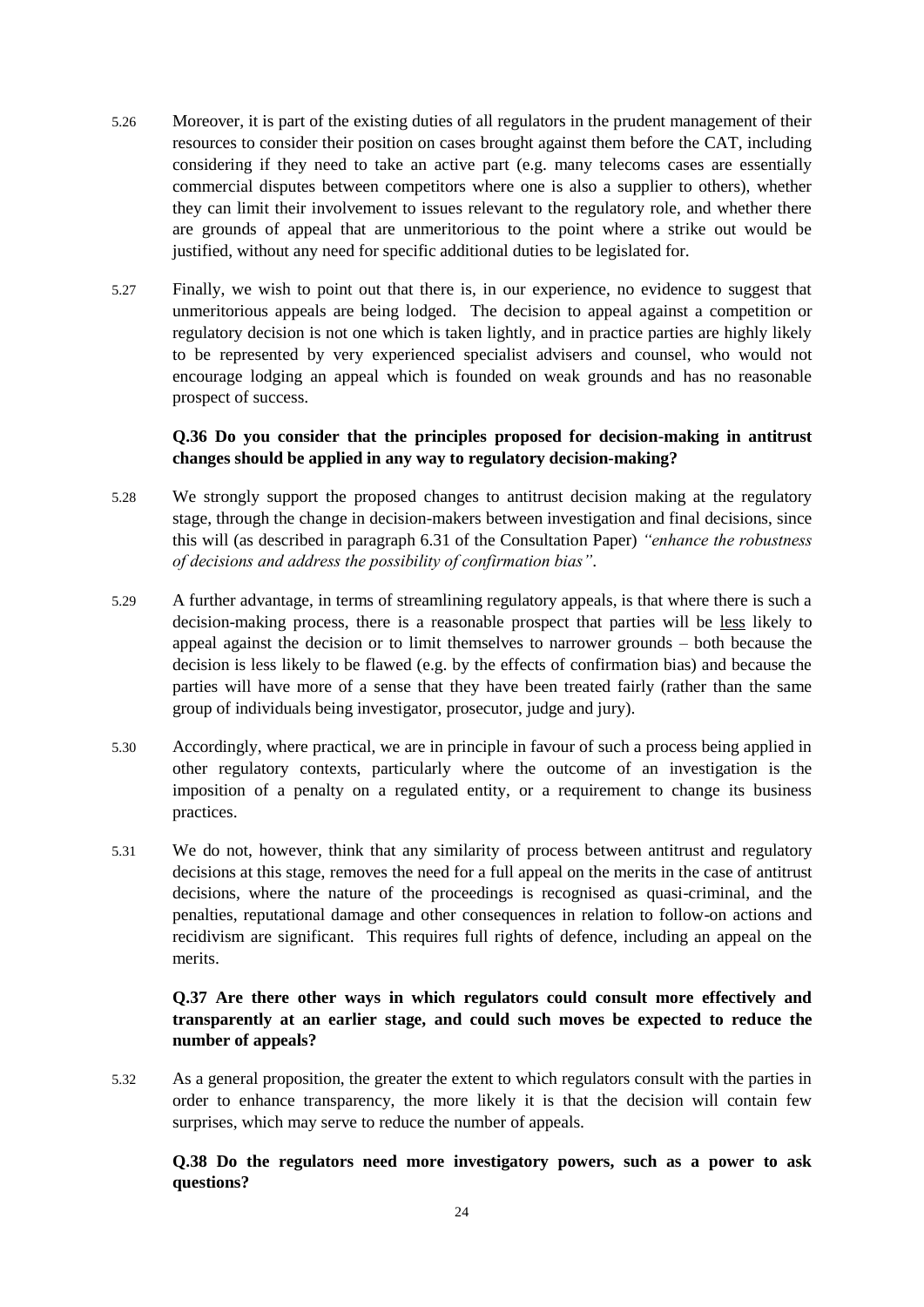5.33 The regulators already have significant powers to obtain information, and we are not convinced that there is a need to grant them any additional powers. In this regard, we would also query whether the regulators are making the best use of the investigatory powers they already have.

## **Q.39 Do you have any views on whether non-infringement decisions should continue to be appealable decisions? Why do you take this view?**

- 5.34 Non-infringement decisions should certainly continue to be appealable decisions. They are just as capable of being flawed as infringement decisions.
- 5.35 Many parties will have legitimate interests in a finding of non-infringement, including businesses that are victims of anticompetitive practices by their suppliers or by competitors which are foreclosing them from access to markets or essential inputs.<sup>25</sup> There is no reason why a flawed non-infringement decision should not be subject to a full-merits appeal by such parties, in the interests of ensuring competitive markets, consumer protection, the effective administration and enforcement of competition law, and of ensuring the robustness of decision-making. The existing distinction, as confirmed by the CAT and the High Court, between non-infringement decisions and administrative priority case closures (the latter being reviewable only by way of judicial review) should, however, be maintained.

#### 6. **MINIMISING THE LENGTH AND COST OF CASES (CHAPTER 7)**

#### **Q.40 Do you agree with the proposal that straightforward cases heard by the CAT should have a target time limit of 6 months, instead of the existing 9 months?**

- 6.1 We consider that the CAT already adopts an appropriately robust yet flexible approach to managing the time taken for appeals in the vast majority of cases. In our experience, the CAT effectively balances the interests of the parties in having the key issues heard by the Tribunal with the public interest in the prompt administration of justice and cost-effective use of its limited resources. We would also note that it is rarely in the interests of parties to an appeal to prolong proceedings unnecessarily.
- 6.2 As a result, we are confident that, except possibly in a small minority of cases, the CAT already takes no more time than is reasonable and necessary to hear a case and deliver a thorough and properly reasoned judgment. Moreover, in practice, delays are often the result of the requirements of the parties appearing before the CAT (such as the availability of counsel), and are not directly within the CAT's control.
- 6.3 We therefore see no benefit in reducing the target time limit for "straightforward cases" from nine to six months, particularly given the risks of compromising a fair trial if the timeframe within which the parties must undertake necessary preparatory work is unduly constrained, and the inevitable debate which would inevitably arise as to what constitutes a "straightforward" case for these purposes. We consider that the CAT should set administrative targets for itself, in consultation with users (including regulators), rather than statutory targets being introduced.

<sup>25</sup> 

We note the Government's proposals to enlarge the CAT's jurisdiction in private enforcement so as to include "standalone" as well as "follow-on" actions, but there will still be considerable benefits to being able to base a private action on a prior infringement decision, not least the fact that the issue of liability is already determined.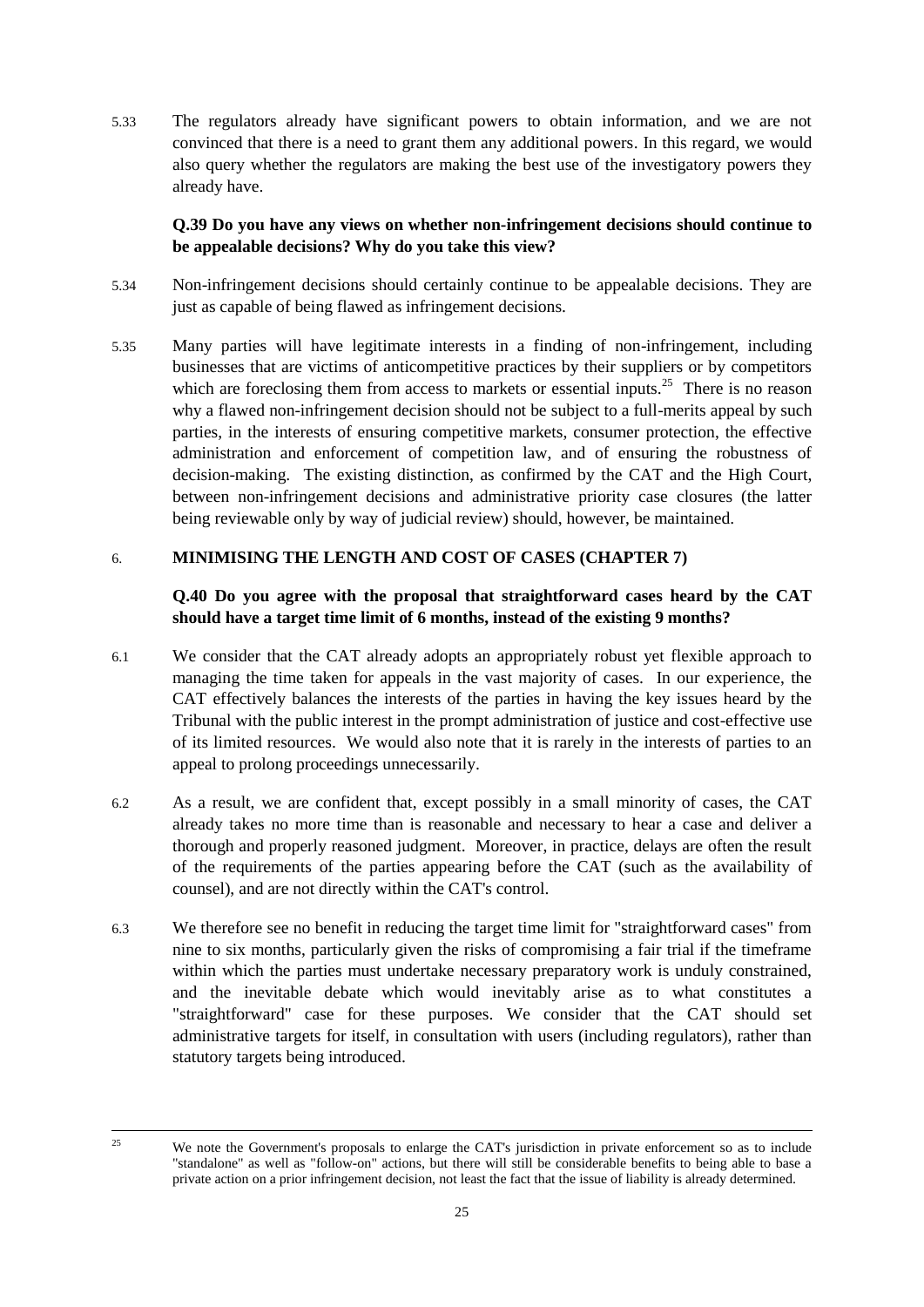6.4 We also have concerns that an excessively short target time limit could encourage the CAT to remit issues back to the originating authority, rather than deciding the issue itself. Whilst such an approach could reduce the time taken for a single discrete appeal, it would almost certainly increase the overall time taken for all issues arising from a disputed decision to be heard and resolved, given the need for the original authority to reconsider the issue and the potential for further appeals from the new decision.<sup>26</sup>

## **Q.41 Do you agree with the proposal to introduce target time limits for all other regulatory appeals heard at the CAT, of 12 months?**

6.5 For the reasons set out in the response to question 40 above, we have reservations about the value of introducing new target time limits.

## **Q.42 Do you agree with the proposal to provide the CAT with the power to limit the amount of evidence and expert witnesses, including in public law cases?**

- 6.6 We do not agree with the proposal to provide the CAT with new powers to limit the amount of evidence and expert witnesses, on the ground that the case for change has not been made out in the Consultation Paper.
- 6.7 The CAT's current powers are perfectly adequate to enable it to control (and, if appropriate, restrict) the evidence before it, and the CAT has shown itself to be willing to exercise these powers. For example, in *BAA Limited v Competition Commission<sup>27</sup>* the CAT refused to allow BAA to adduce expert evidence relating to the costs of divesting Stansted airport, because it did not consider this to be appropriate or necessary in the circumstances of the case. Similarly, in the appeals from OFCOM's *Ethernets* determination<sup>28</sup> the CAT refused permission to adduce an expert report relating to types and rates of interest, on the basis that the courts were already familiar with this issue and there was another expert witness who could deal with any questions on this point in any event.<sup>29</sup>

# **Q.43 What are your views on a voluntary fast-track procedure where parties themselves agree to limit the amount of evidence including from witnesses, and potentially capping costs?**

6.8 While some form of fast-track procedure approach may be appropriate in a small number of cases (e.g. urgent merger reviews), we consider that it is unlikely to be attractive to parties in the majority of appeals. As noted above, parties to appeals typically have a shared incentive to produce sufficient evidence to support their respective cases and neither party is likely to risk undermining its case materially by voluntarily agreeing to produce less evidence than it considers is necessary to support its case.

## **Q.44 Do you agree with the proposal to amend the time limit for price control appeals in the communications sector to 6 months with the possibility of a 2 month extension?**

6.9 No comment.

-

<sup>&</sup>lt;sup>26</sup> See, for example, the two appeals in the *Aberdeen Journals* case, one of which related to the original OFT infringement decision and the other to the OFT decision following remittal.

<sup>27</sup> Case 1185/6/8/11 *BAA Limited v Competition Commission* [2012] CAT 3

<sup>28</sup> Cases 1205-1207/3/3/13.

<sup>&</sup>lt;sup>29</sup> See the transcript of the case management conference held on 18 March 2013 (page 14 onwards).